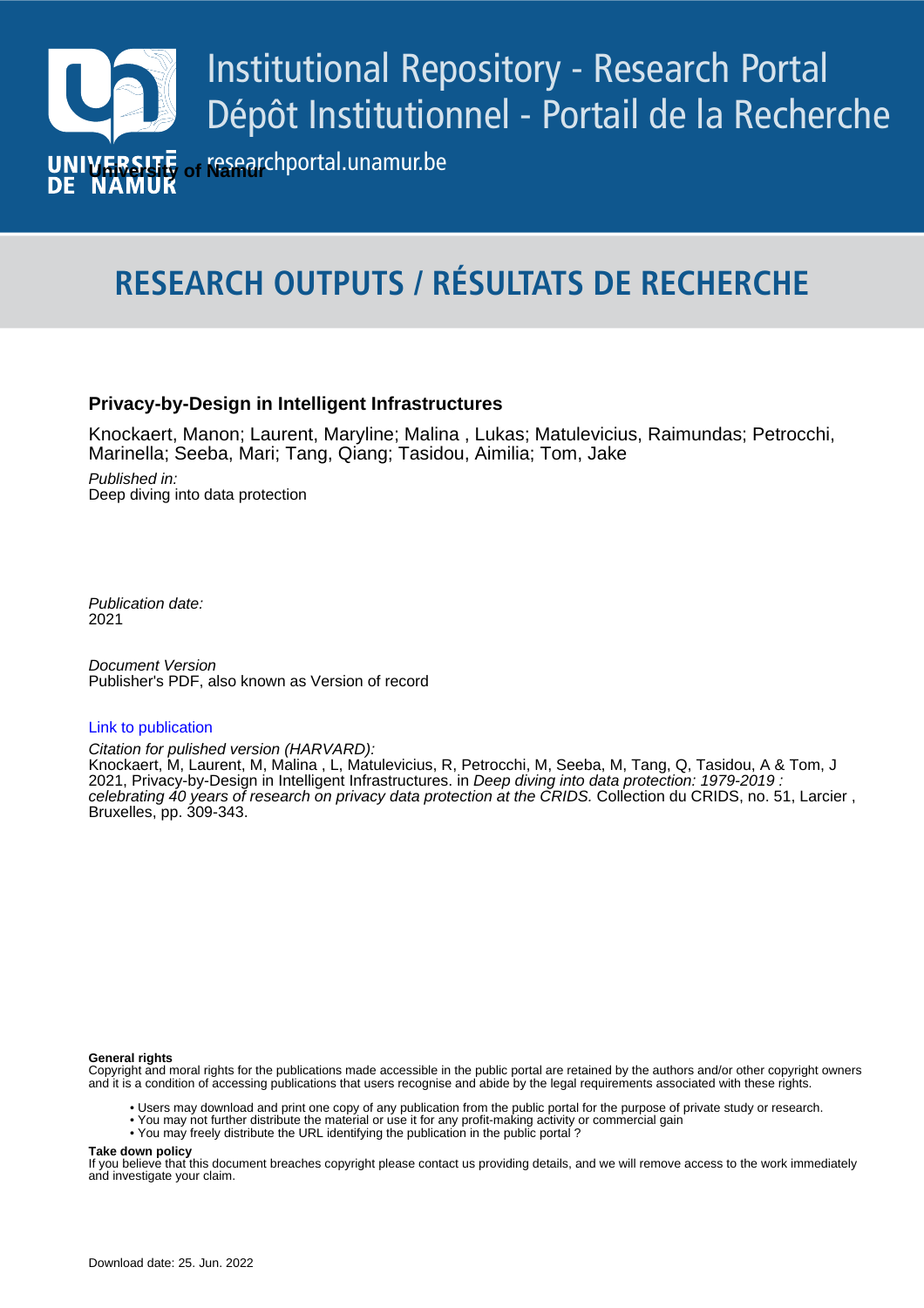

# Privacy-by-Design in Intelligent Infrastructures

## **Manon Knockaert1, Maryline Laurent2, Lukas Malina3, Raimundas Matulevičius4, Marinella Petrocchi 5, Mari Seeba6, Qiang Tang7, Aimilia Tasidou8, Jake Tom<sup>9</sup>**

## **Introduction**

For the European Union, Intelligent Infrastructure Management involves Smart Infrastructures that comprise several operators from different domains of activity, such as energy, public transport, or public safety<sup>10</sup>. A smart infrastructure means " $(...)$  an interconnected sensing network that provides real-time digital information about the state of the system<sup>11"12</sup>. Consequently, "intelligent structures have controls that are operated automatically, with additional sensor-enhanced capability to

LARCIER **309**

 $<sup>1</sup>$  This work has been done with the financial support from the European Union's Horizon</sup> 2020 research and innovation program under Grant Agreement n° 830892 (SPARTA) and the Ministry of the Interior of the Czech Republic under Grant VJ01030002.The publication only reflects the opinions of its authors and neither the European Commission nor the Ministry of the Interior of the Czech Republic can be held responsible for the use which could be made of it.

University of Namur, Faculty of Law, CRIDS/NaDi. The author would like to thank Jean Herveg and Michael Lognoul for their precious collaboration.

<sup>2</sup> TelecomSudParis.

<sup>&</sup>lt;sup>3</sup> Brno University of Technology.<br><sup>4</sup> University of Tartu, Institute of Computer Science.

<sup>5</sup> IIT-CNR, Pisa.

<sup>6</sup> University of Tartu, Institute of Computer Science.

<sup>7</sup> Luxembourg Institute of Science and Technology (LIST).

<sup>&</sup>lt;sup>8</sup> TelecomSudParis.<br><sup>9</sup> University of Tartu, Institute of Computer Science.

<sup>10</sup> https://www.enisa.europa.eu/topics/iot-and-smart-infrastructures/smart-infrastructure.

<sup>&</sup>lt;sup>11</sup> R. Morimoto, "Estimating the benefits of effectively and proactively maintaining infrastructure with the innovative smart infrastructure sensor system", *Socio-economic Planning Sciences* 44(4), 2010, pp. 247-257.

<sup>12</sup> R. OGIE, P. PEREZ and V. DIGNUM, "Smart infrastructure: an emerging frontier for multidisciplinary research", *Proceedings of the Institution of Civil Engineers - Smart Infrastructure and Construction*. 1-9. 10.1680/jsmic.16.00002, 2017, p. 9.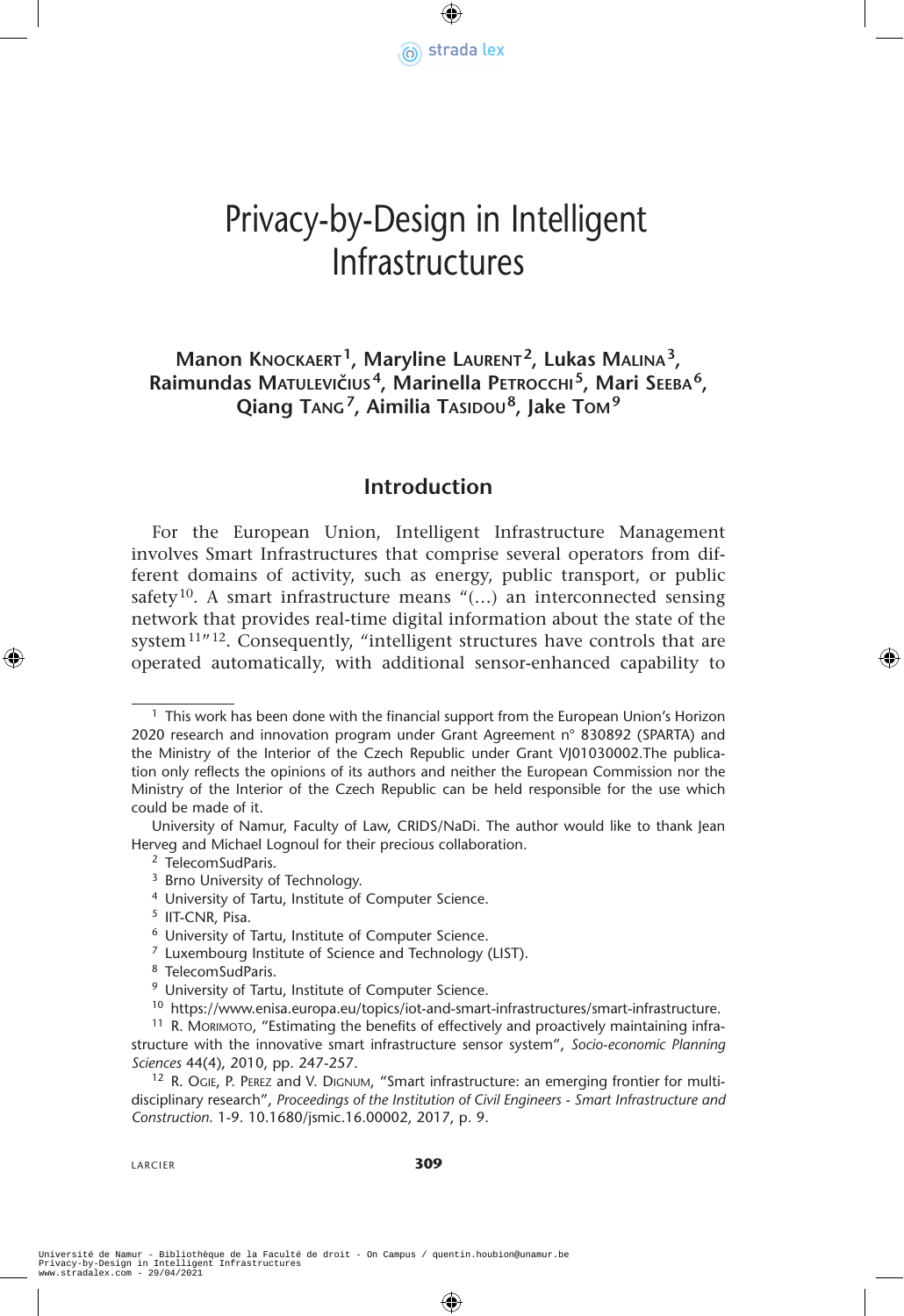

adjust operations to suit user needs in real time; while smart structures are simply intelligent structures that provide a broader range of automated services that can scale gracefully to better adapt to both user and environmental conditions<sup>13</sup>. In other words, the main distinction is that, unlike intelligent structures that are reactive in exercising their control functions, smart structures are more adaptive, able to better handle issues of fragmentation and interoperability in the use of information and robust enough to dynamically adjust its built form to accommodate changes in use as well as environmental conditions<sup>14"15</sup>.

As advocated by the European Union Agency for Cybersecurity ("ENISA"), "smart infrastructures rely on remote management of resources, and deploy and operate "cyber-physical systems" that are made up of data-controlled equipment which interacts with the physical world. They collaborate and exchange data under several schemes, depending on their level of maturity"16. Intelligent Infrastructures in which IoT technologies are encompassed receive particular attention from the European institutions. As stated by the Article 29 Working Party (now replaced by the European Data Protection Board): "The Internet of Things (IoT) is on the threshold of integration into the lives of European citizens (…). Already today, connected devices successfully meet the needs of EU citizens on the large-scale markets of quantified self and domotics. The IoT thus holds significant prospects of growth for a great number of innovating and creative EU companies, whether big or small, which operate on these markets"17. This technology is an infrastructure in which billions of sensors embedded in a lot of devices (such as home robots, smartphones, etc.) are designed to collect and process a lot of (personal and non-personal) data and, as they are associated with unique identifiers, interact with other devices or systems using networking capabilities<sup>18</sup>.

In its agenda for Europe, the President of the European Commission, Ursula von der Leyen insisted on the opportunities offered by the IoT:

<sup>13</sup> M.B. Hoy, "Smart buildings: an introduction to the library of the future", *Medical Reference Services Quarterly* 35(3), 2016, pp. 326-331.

<sup>14</sup> A.H. Buckman, M. Mayfield and S.B.M Beck, "What is a smart building?", *Smart and Sustainable Built Environment* 3(2): 2014, pp. 92-109.

<sup>&</sup>lt;sup>15</sup> R. Ogie, P. Perez and V. Dignum, "Smart infrastructure: an emerging frontier for multidisciplinary research", *Proceedings of the Institution of Civil Engineers - Smart Infrastructure and Construction*. 1-9. 10.1680/jsmic.16.00002, 2017, p. 11.

<sup>16</sup> https://www.enisa.europa.eu/topics/iot-and-smart-infrastructures/smart-infrastructure <sup>17</sup> Article 29 Working Party, Opinion 8/2014 on the Recent Developments on the Internet of Things. WP223, 16 September 2014, p. 3.

<sup>&</sup>lt;sup>18</sup> Article 29 Working Party, Opinion 8/2014 on the Recent Developments on the Internet of Things. WP223, 16 September 2014, p. 4.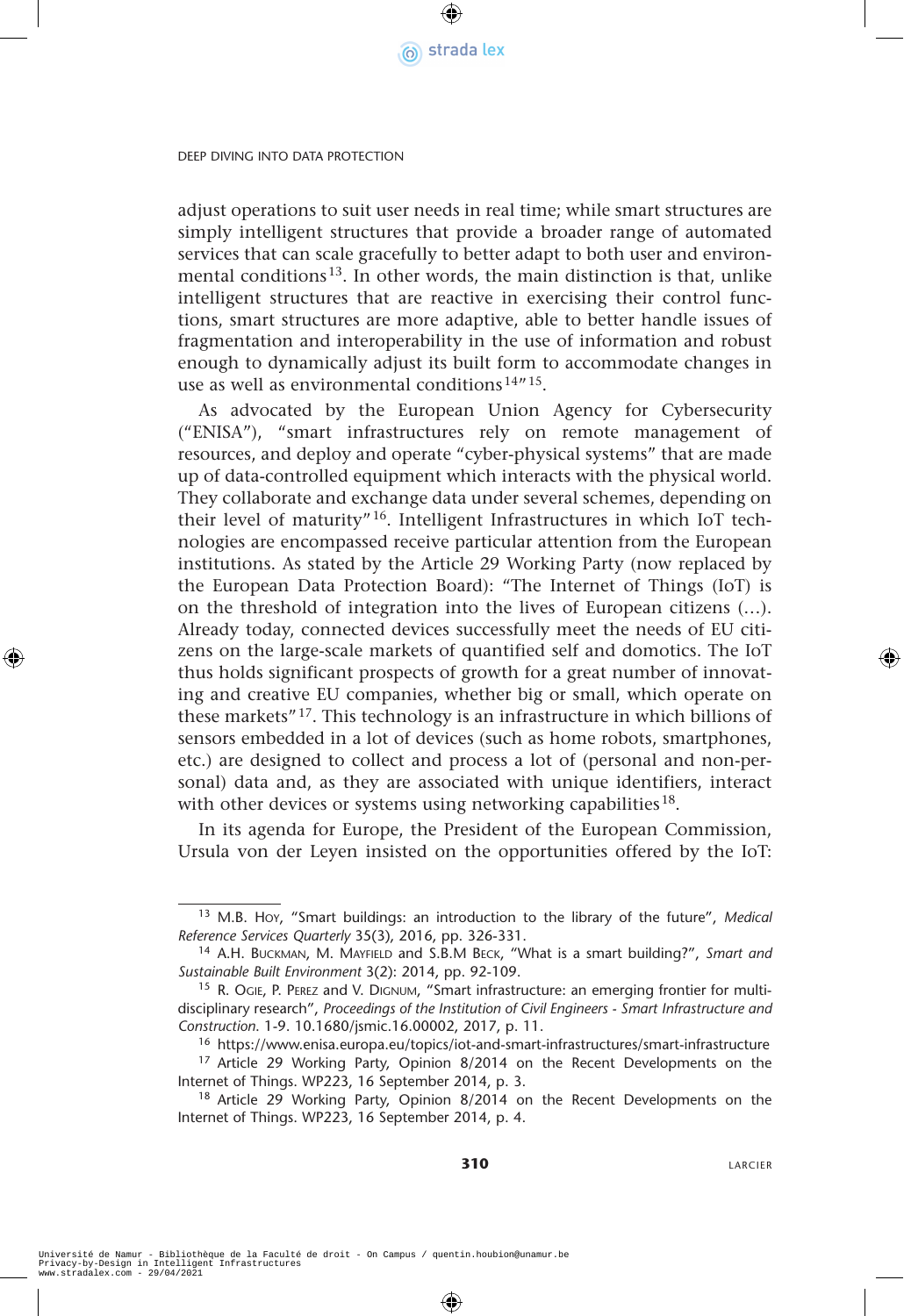

"The Internet of Things is connecting the world in new ways. After knowledge and people, it is now physical devices and sensors that are linking up with each other"<sup>19</sup>.

In addition to the issue of securing intelligent infrastructure systems, Internet of Things poses several challenges for the protection and preservation of personal data. For example, data processing may be invisible to data subjects. Indeed, they may not be really aware of the data being used, the various processing and the potential consequences. Furthermore, the IOT is also characterized by a multitude of actors and stakeholders in the development process that has an impact on the increasing number of processing of personal data and the exchange of information. In addition, another important challenge is the fact that we are facing a miniaturization of these connected objects. They are smaller and smaller and easily transportable, which lead to geo-tracking and profiling activities.

While technology entails risks for data protection, it can also become a key tool in the preservation of personal data and compliance with the legal framework surrounding the processing of personal data. In this respect, the General Data Protection Regulation (GDPR) places technology at the heart of data management. The architectural design of the IoT system and the different algorithmic operations must integrate in themselves the guarantees of data protection, at all stages of the processing of the personal data (from the collection to the deletion or anonymization after a specified retention period)<sup>20</sup>. To this end, privacy-enhancing encryption technologies and privacy-enhancing computations enable encrypted data utilization, ensuring that data remain protected from information leakages in case of data breach. Privacy-enhancing digital signatures and authentication methods usually offer anonymity/ pseudonymity to users and ensure certain security features (e.g. nonrepudiation) to system providers in various ICT use cases. Furthermore, the privacy-preserving communication techniques can also be used as an additional privacy approach in the communication layer in current networks to prevent unauthorised data analysis. The appropriate combination of such Privacy-Enhancing Techniques (PETs) can then

<sup>&</sup>lt;sup>19</sup> Ursula von der Leyen, "A Union that strives for more-My agenda for Europe". Available at: https://ec.europa.eu/commission/sites/beta-political/files/political-guidelines-next-commission\_en.pdf, p. 13.

<sup>&</sup>lt;sup>20</sup> C. DE TERWANGNE K. ROSIER and B. LOSDYCK, « Lignes de force du nouveau Règlement relatif à la protection des données à caractère presonnel », *Journal de droit européen*, 2016, pp. 32-33.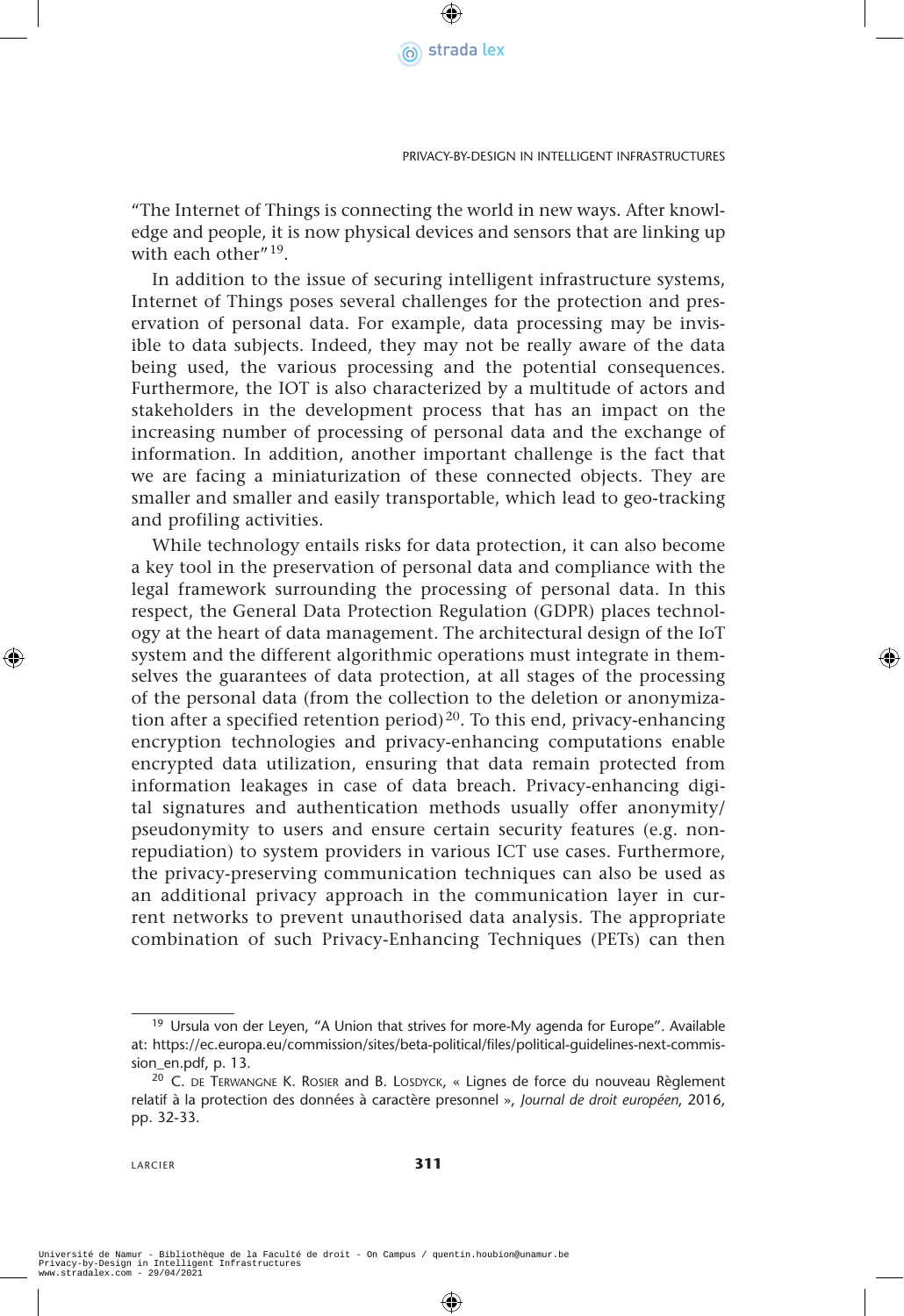

address the various sets of the privacy-by-design and GDPR principles and requirements.

The objective of this contribution is to give an overview of various technologies that could be used to manage personal data when using IoT in Intelligent Infrastructure environment. This paper uses the following structure. Section 2 presents the principles applicable to the management and processing of personal data in Intelligent Infrastructures ("IIs"). Section 3 focuses on the management of Intelligent Infrastructures. Section 4 presents several Privacy Enhancing Technologies to reinforce the protection of personal data. Then, two examples of concrete scenarios are explained, one concerns the management of personal data in parking reservation situation; the other concerns the management and enforcement of privacy policies.

## **1. Key Data Protection elements in Intelligent Infrastructures**

This first section focuses on a particular component of the intelligent infrastructures, which is the use of connected objects. Indeed, IoT technologies may include the processing of personal data and therefore have an impact on the privacy of European citizens. In this paper, we do not detail all the principles governing the processing of personal data, but only those for which IoT technologies pose the most challenges.

According to the General Data Protection Regulation (GDPR), "personal data means any information relating to an identified or identifiable natural person. An identifiable natural person is any individual who can be identified, directly or indirectly, in particular by reference to an identifier such as a name, an identification number, location data, an online identifier or to one or more factors specific to the physical, physiological, genetic, mental, economic, cultural, or social identity of that natural person"21.

**1.1. The privacy by design requirement**<sup>22</sup> reinforces the personal data protection principles. This imperative requires the data controller<sup>23</sup> to ensure that the IOT system put in place is compliant with the fundamental

<sup>21</sup> Article 4.1 1) of the GDPR.

<sup>22</sup> Article 25.1 of the GDPR.

 $23$  According to Article 4.1, 7) of the GDPR, data controller means "he natural or legal person, public authority, agency or other body which, alone or jointly with others, determines the purposes and means of the processing of personal data".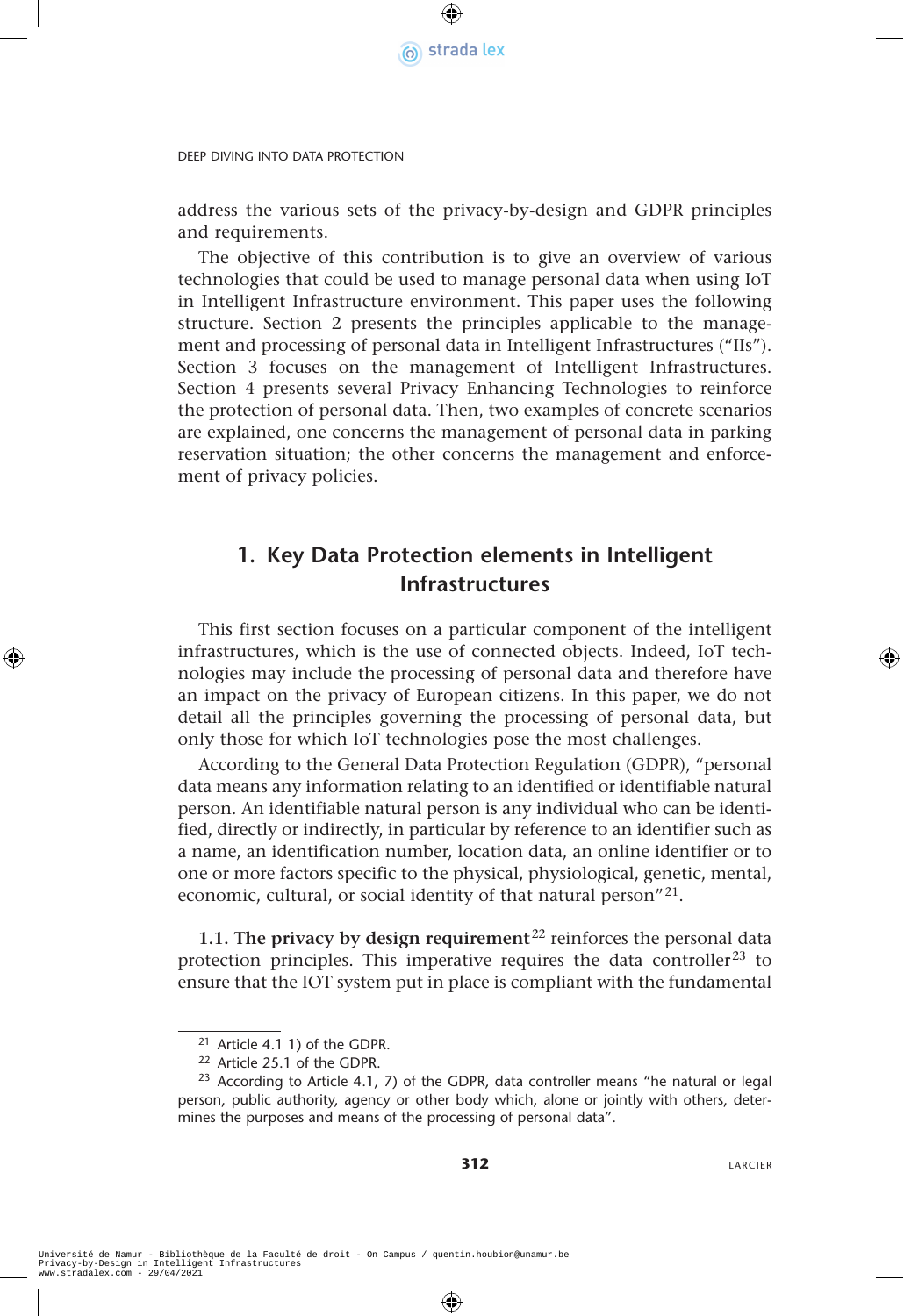

principles of personal data protection. Article 25.1 of the GDPR provides that the data controller has to implement appropriate technical and organizational measures, both at the time of the determination of the means for processing and at the time of the processing itself $^{24}$ . In other words, it is about thinking the process differently. By an *a priori* integration of legal norms with technical developments, the objective pursued by the European legislator is to reverse a situation where the development of technology precedes the legal constraints<sup>25</sup>.

**1.2. Purpose limitation.** The first principle is the purpose limitation. All personal data may only be processed for specified, explicit, and legitimate purposes<sup>26</sup>. This is the principle of purpose limitation that will allow the data controller to determine, with regards to the purposes pursued by the data processing, the personal data he/she can collect and process, what he/she can and cannot do with the personal data and the duration of the personal data retention. Furthermore, the purposes pursued by the data processing must be explicit and cannot be vague or imprecise. For example, purposes such as "Promote safety and security" or "Provide, improve and develop services" are rejected<sup>27</sup>.

In addition, the GDPR prohibits any further processing that is incompatible with the original purpose<sup>28</sup>. To determine the legality of a further processing, the GDPR establishes a list of factors that should be considered (e.g. the existence of a link between the original purpose and the

<sup>&</sup>lt;sup>24</sup> However, it should be noted that manufacturers of products that are not data controllers are not subject to the privacy by design rule. Nevertheless, the GDPR encourages product manufacturers, service providers and application producers to consider the data protection regulation when developing and designing their products or services (Recital 78 of the GDPR). This provision is only included in a recital and not in a binding rule. However, this recital is important to ensure that all those involved in the design and development of an IoT system consider data protection requirements.

<sup>&</sup>lt;sup>25</sup> E. DEGRAVE and B. VANDEROSE, 'Privacy by design et E-gouvernement: un modèle inédit en Belgique", Pyramides, 2014, p. 74; Bygrave, Lee A., Data Protection by Design and by Default: Deciphering the EU's Legislative Requirements (June 20, 2017). Oslo Law Review, Volume 4, No. 2, 2017, p. 106. Available at SSRN: https://ssrn.com/abstract=3035164.

<sup>26</sup> Article 5.1, b) of the GDPR.

 $27$  C. DE TERWANGNE, « Les principes relatifs au traitement des données à caractère personnel et à sa licéité », in Le règlement général sur la protection des données (RGPD/GDPR) – *Analyse approfondie*, C. de Terwangne et K. Rosier (coord.), Brussels, Larcier, p. 95.

<sup>&</sup>lt;sup>28</sup> Article 6.4 of the GDPR. Further processing for archiving purposes in the public interest, scientific or historical research purposes or statistical purposes shall not be considered incompatible with the initial purposes.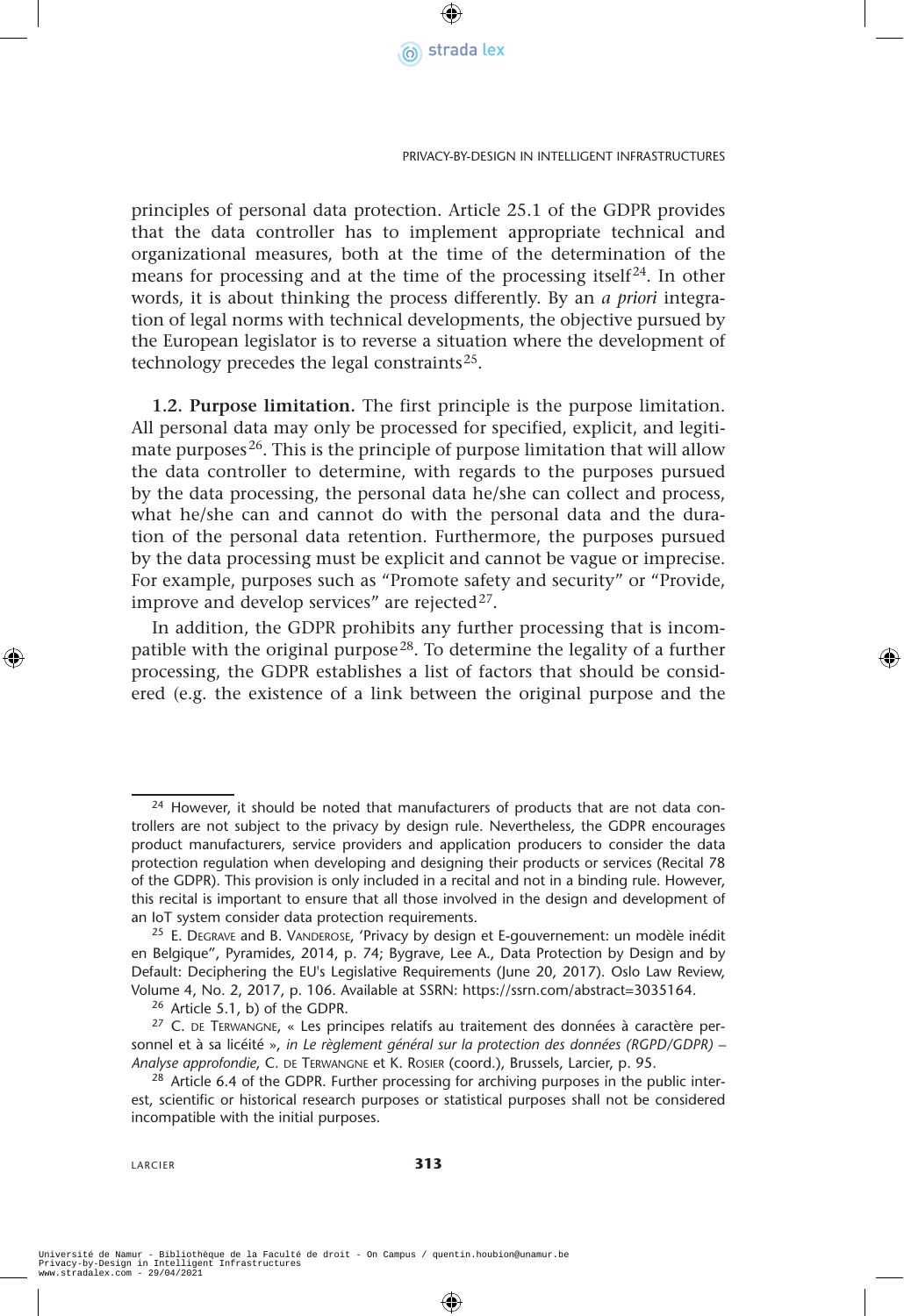

new one, the nature of the data and the existence of safeguards such as encryption and pseudonymization)<sup>29</sup>.

The purpose limitation is also crucial for a data controller active in IoT applications and services. On this matter, the Article 29 Working Party states that: "The increase of the amount of data generated by the IoT in combination with modern techniques related to data analysis and crossmatching may lend this data to secondary uses, whether related or not to the purpose assigned to the original processing. Third parties requesting access to data collected by other parties may thus want to make use of this data for totally different purposes"30. IoT stakeholders must therefore be vigilant concerning the compatibility test for raw data, extracted data or, displayed data $31$ .

For example, in the case of a connected vehicle, the data concerning the accelerometer and the gyroscope of a smartphone could be used to detect individuals' driving habits<sup>32</sup>. A test should be made to verify, on a case by case basis, if such a further purpose should be deemed legal or not.

**1.3. Minimization.** In addition, data controllers have to collect and process only the personal data that is adequate, relevant and necessary to carry out the purpose(s) pursued by the data processing  $33$ . The legislation provides that the collection of personal data cannot be excessive in relation to the purposes pursued by the data processing and with consideration for the loss of privacy. As mentioned by the European Data Protection Supervisor (EDPS), the principle of necessity implies the need for a combined factual assessment of the effectiveness of the measure for

 $29$  Article 6.4 of the GDPR. Note that there is controversy about the applicability of these criteria for particular categories of personal data (sensitive data). See the Opinion of the EDPB 3/2019 concerning the Questions and Answers on the interplay between the Clinical Trials Regulation (CTR) and the General Data Protection Regulation (GDPR) (art. 70.1.b)). CRIDS advices to be careful on this matter because, in principle, these personal data cannot be processed. On this aspect, see J.-M. Van Gyseghem, « Les catégories particulières de données à caractère personnel », *in Le règlement général sur la protection des données (RGPD/GDPR) – Analyse approfondie*, C. de Terwangne et K. Rosier (coord.), Brussels, Larcier.

<sup>30</sup> Art. 29 Working Party, Opinion 8/2014 on the on Recent Developments on the Internet of Things, 16.09.2014, WP 223, p. 7.

<sup>&</sup>lt;sup>31</sup> Art. 29 Working Party, Opinion 8/2014 on the on Recent Developments on the Internet of Things, 16.09.2014, WP 223, p. 8.

<sup>&</sup>lt;sup>32</sup> Art. 29 Working Party, Opinion 8/2014 on the on Recent Developments on the Internet of Things, 16.09.2014, WP 223, p. 7.

 $33$  Article 5.1, c) of the GDPR.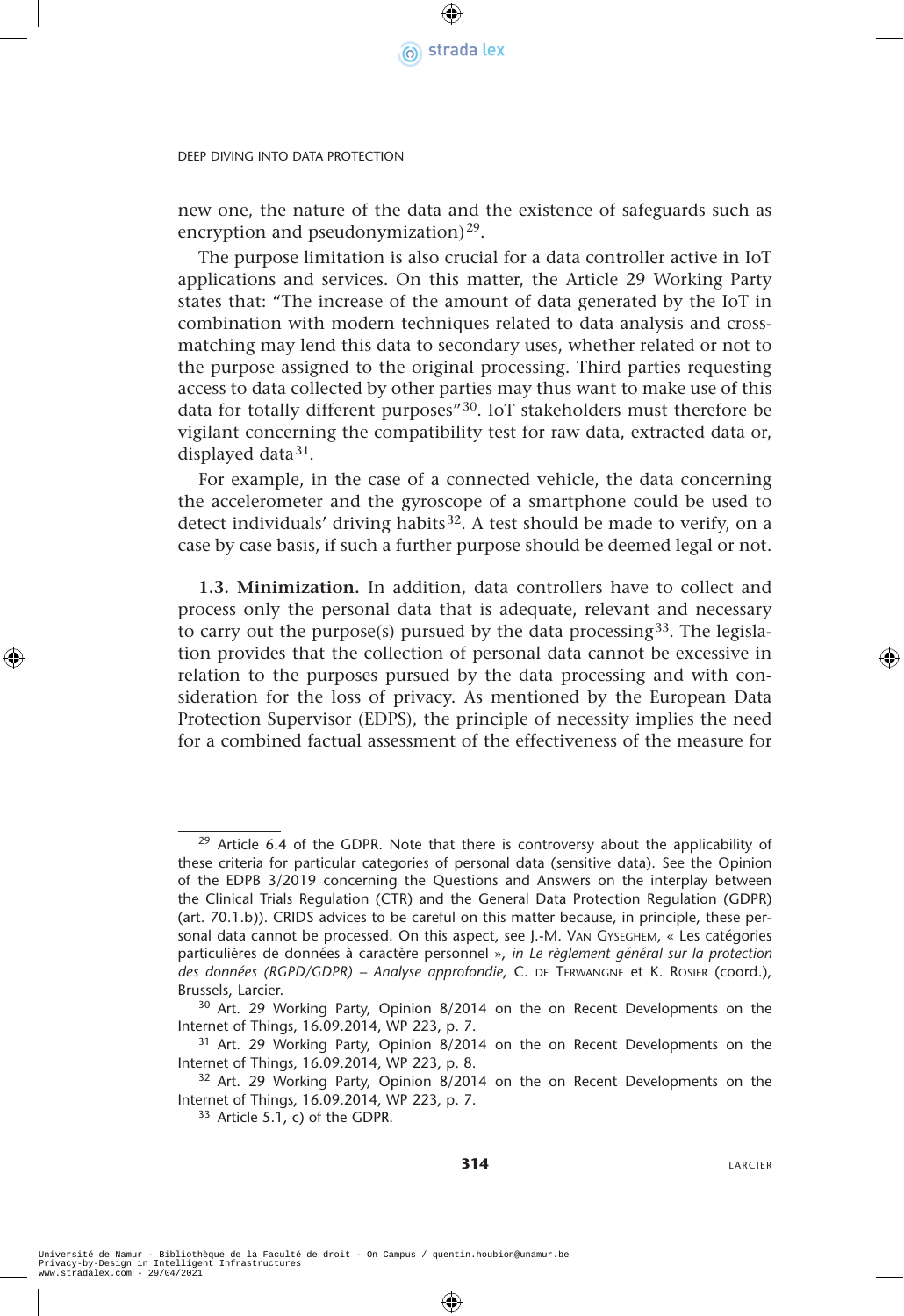

the purpose and whether it is less intrusive compared to other ways to achieve the same goal.34

It is possible to select – initially – the data strictly necessary for the accomplishment of the purpose announced and – in a second step – to add personal data in order to ensure and maintain the integrity of the developed system35. This possibility consists in balancing data minimization and security. While it is true that security requirements are, for the first time, formally raised as a legal principle within the GDPR $^{36}$ , it must be emphasized that the law only requires a level of security that is proportional to the risks through the use of appropriate measures. Consequently, the collection of additional personal data is limited to what is strictly necessary to achieve the objectives of the system. It entails a case-by-case analysis depending on the operating of the tool, the nature, and the volume of data as well as the risks to rights and freedoms for the data subject. If the data controller can reasonably consider the collection of additional personal data to verify the identity of the person in order to guarantee a safe processing, article 11 of the GDPR demonstrates the overall philosophy of the data protection law. This provision describes the situation where the identification of the data subject is not required. If the purpose for which personal data is processed does not or no longer requires the identification of a data subject, the data controller is not obliged to maintain, acquire or process additional information in order to be able to identify the data subject  $37$ .

The minimization principle is intrinsically linked to the privacy by default requirement. Article 25.2 states that the data controller has to implement appropriate technical and organizational measures to ensure that, by default, only personal data which are necessary for each specific purpose of the processing are processed38. It implies that the principles of data protection have to be considered during the elaboration and conception of any processing system.

<sup>&</sup>lt;sup>34</sup> European Data Protection Supervisor (EDPS), Assessing the necessity of measures that limit the fundamental right to the protection of personal data: A Toolkit, 11 April 2017, p. 5.

<sup>&</sup>lt;sup>35</sup> Gürses, Seda and Troncoso, Carmela and Diaz, Claudia. Engineering Privacy by Design Reloaded. Available at http://carmelatroncoso.com/papers/Gurses-APC15.pdf, pp. 10-13.

 $36$  C. DE TERWANGNE, K. ROSIER and B. LOSDYCK, « Lignes de force du nouveau Règlement relatif à la protection des données à caractère personnel », *J.D.E*[., 2016, p. 21.](http://www.stradalex.com/?type=hm&hyp=258332512/) 37 Veale, Michael and Binns, Reuben and Ausloos, Jef, When Data Protection by Design

and Data Subject Rights Clash (February 20, 2018). International Data Privacy Law (2018) doi:10.1093/idpl/ipy002, p. 12. Available at SSRN: https://ssrn.com/abstract=3081069 or http://dx.doi.org/10.2139/ssrn.3081069.<br><sup>38</sup> Note that the privacy by default requirement also applies to the amount of per-

sonal data collected, the extent of their processing, the period of their storage and their accessibility.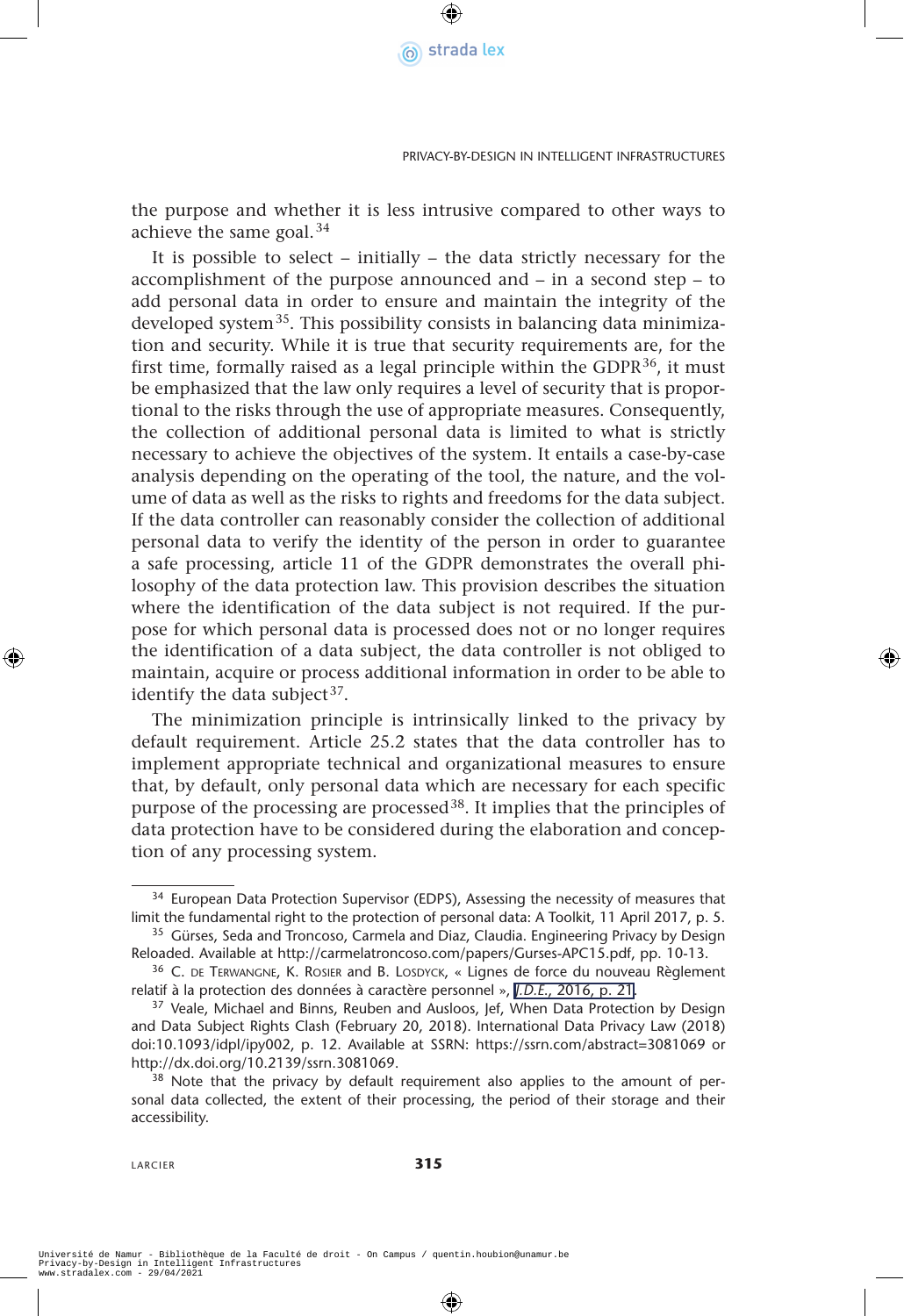

The data controller must first consider the use of anonymized data. If the use of anonymous data is inappropriate for the purpose for which it is intended, the controller must then consider the possibility of processing pseudonymised data39. The GDPR encourages the use of this method because it is a technique to implement the privacy by design and by default requirements<sup>40</sup>.

The objective pursued by the legislator is to ensure that, by default, the product, application, or service is preconfigured in a manner that respects the key rules of data protection. In this respect, the product, service, or application must be preconfigured to meet the requirements of Article 5 of the GDPR, mainly the minimization of data used and the access rights, data retention, and data integrity and confidentiality.

As stated by ENISA, "Data protection by default implements the rule to limit the data processing to what is necessary for its purpose, namely the data protection principles of data minimization and storage limitation on the basis of the principle of purpose limitation. Although its main focus is on necessity, Article 25(2) is also linked to other data protection principles, such the principle of transparency, as well as the principle of integrity and confidentiality and the overall security of the processing. (…) data protection by default does not force the deactivation of any lawful processing, but it requires the limitation of the processing to the minimum depending of each specific purpose"<sup>41</sup>.

**1.4. Anonymization v. pseudonymization.** According to the former Belgian Commission for the Protection of Privacy (now replaced by the Data Protection Authority), anonymization must be understood as the "processing that takes identifiable personal data as a starting point and results in data that are no longer identifiable"<sup>42</sup>.

Before attesting that he or she works with personal data that have been rendered anonymous, the data controller must verify the risk of

<sup>&</sup>lt;sup>39</sup> According to Article 4.5 of the GDPR 'pseudonymisation' means the "processing of personal data in such a manner that the personal data can no longer be attributed to a specific data subject without the use of additional information, provided that such additional information is kept separately and is subject to technical and organisational measures to ensure that the personal data are not attributed to an identified or identifiable natural person".

<sup>40</sup> Article 25 and Recital 58 of the GDPR.

<sup>&</sup>lt;sup>41</sup> ENISA, Recommendations on shaping technology according to GDPR provisions, p. 12. Available at: https://www.enisa.europa.eu/publications/recommendations-on-shaping-

technology-according-to-gdpr-provisions-part-2. 42 *Autorité de Protection des Données*, https://www.autoriteprotectiondonnees.be/ faq-page/10026#t10026n20918.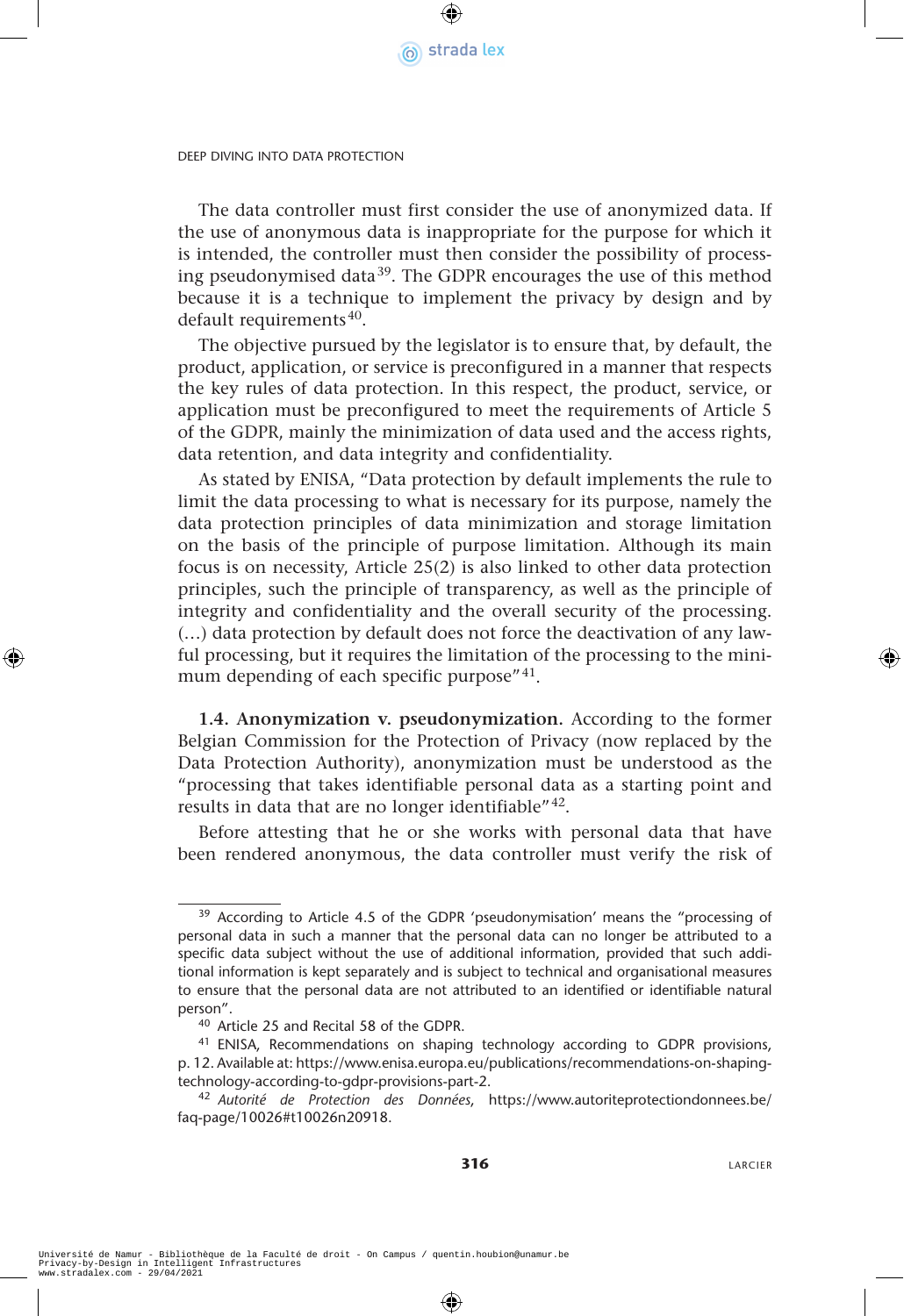

re-identification of data subjects. It should be noted, however, that the Article 29 Working Party (now replaced by the European Data Protection Board) is cautious about the possibilities of real anonymization in the light of big data technologies and the large amounts of information available to third parties. The increased capacity for cross-checking information means that the controller runs the risk of considering the data anonymous when it might not be the case<sup>43</sup>.

According to Directive (EU) 2019/1024 on open data and the re-use of public sector information, anonymization means the process of changing documents into anonymous documents which do not relate to an identified or identifiable natural person, or the process of rendering personal data anonymous in such a manner that the data subject is not or no longer identifiable<sup>44</sup>.

On the contrary, pseudonymization means "the processing of personal data in such a manner that the personal data can no longer be attributed to a specific data subject without the use of additional information, provided that such additional information is kept separately and is subject to technical and organizational measures to ensure that the personal data are not attributed to an identified or identifiable natural person"45.

Pseudonymized data remain as personal data and are therefore subject to the GDPR.

**1.5. Storage limitation.** Personal data cannot be kept and processed for a longer period than necessary to accomplish the purpose for which it has been collected<sup>46</sup>. For each type of data collected and in consideration of the relevant purposes, it is necessary to determine if and for how long the personal data needs to be stored or whether it must be deleted or anonymized.

The data controller must carry out this operation of deletion or anonymization of the data spontaneously, and not at the request of the data subject<sup>47</sup>. Recital 39 of the GDPR suggests that deadlines should be set from the outset by the data controller for the erasure of the personal data or for a periodic check, to ensure that the storage does not exceed what is necessary. By applying the principles of privacy by design and by

LARCIER **317**

<sup>43</sup> See Article 29 Working Party, WP207, 5 June 2013.

<sup>44</sup> Article 2.7 Directive 2019/1024 on open data and the re-use of public sector information.

<sup>45</sup> Article 4.5 of the GDPR.

<sup>46</sup> See Article 5.1 (e) GDPR.

<sup>&</sup>lt;sup>47</sup> C. DE TERWANGNE, « Les principes relatifs au traitement des données à caractère personnel et à sa licéité », *in Le règlement général sur la protection des données (RGPD/GDPR) – Analyse approfondie*, C. de Terwangne et K. Rosier (coord.), Brussels, Larcier, p. 113.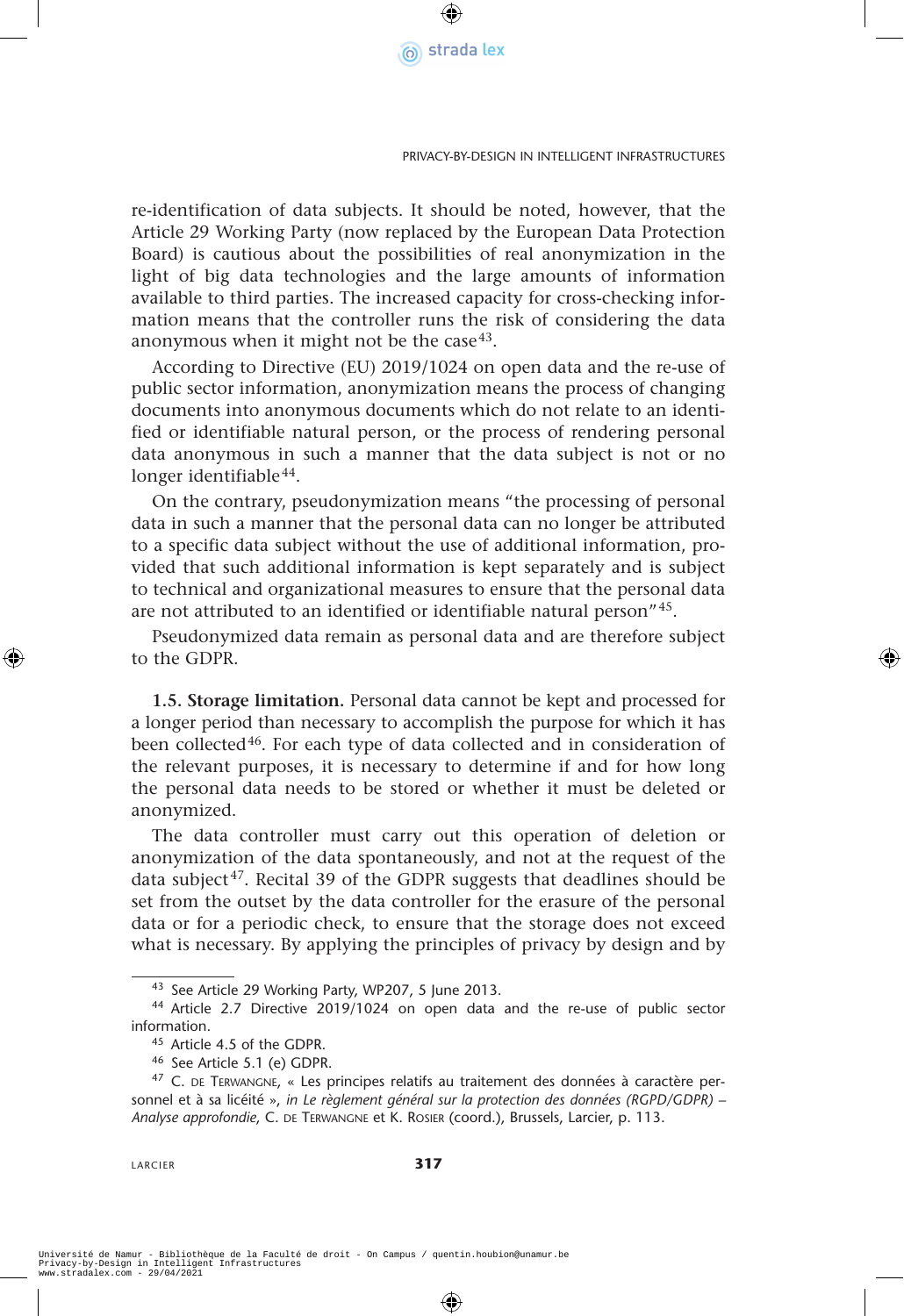

default, a technical mechanism can be established whereby conservation of the data automatically ends as soon as the time required to achieve the stated purpose has passed  $48$ .

Particularly in the context of IoT, the period of conservation could be different according to the various stakeholders (e.g. creator of the algorithm, creator of the sensors, vehicle manufacturers). In this regard, the Article 29 Working Party indicated that "This necessity test must be carried out by each and every stakeholder in the provision of a specific service on the IoT, as the purposes of their respective processing can in fact be different. For instance, personal data communicated by a user when he subscribes to a specific service on the IoT should be deleted as soon as the user puts an end to his subscription. Similarly, information deleted by the user in his account should not be retained. When a user does not use the service or application for a defined period of time, the user profile should be set as inactive. After another period of time the data should be deleted"49.

**1.6. Integrity and confidentiality.** Both the data controller and data processor are responsible for the security of the processing, and therefore of the system used to process data, in particular for preventing unauthorized access to personal data and to the equipment used for processing such data. The security of the system should also prevent any illegal/ unauthorized use of personal data or the equipment  $50$ .

The Article 29 Working Party highlights the balance between security and efficiency in IoT services. Indeed, it states that "The IoT raises several security challenges, namely as security and resource constraints force device manufacturers to balance battery efficiency and device security. In particular, it is not yet clear how device manufacturers will balance the implementation of confidentiality, integrity and availability measures at all levels of the processing sequence with the need to optimise the use of computational resources – and energy – by objects and sensors*.*

IoT devices and platforms are also expected to exchange data and store them on service providers' infrastructures. Therefore, the security of the IoT should not be envisioned by considering only the security of

**318** LARCIER

<sup>48</sup> C. DE TERWANGNE, « Les principes relatifs au traitement des données à caractère personnel et à sa licéité », *in Le règlement général sur la protection des données (RGPD/GDPR) – Analyse approfondie*, C. de Terwangne et K. Rosier (coord.), Brussels, Larcier, p. 114.

<sup>&</sup>lt;sup>49</sup> Art. 29 Working Party, Opinion 8/2014 on the on Recent Developments on the Internet of Things, 16.09.2014, WP 223, p. 17.

<sup>50</sup> Article 5.1, f) of the GDPR.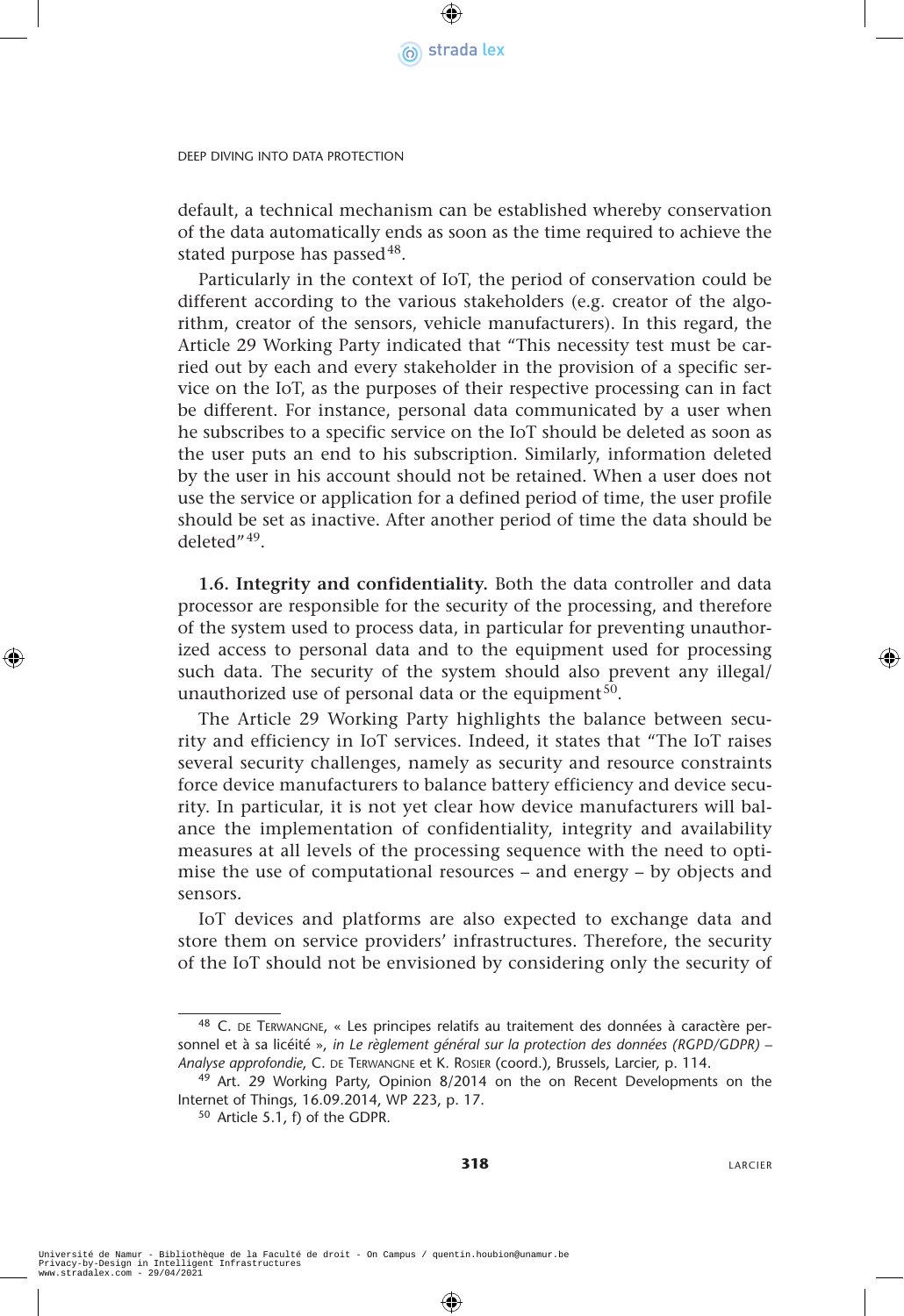

Privacy-by-Design in Intelligent Infrastructures

the devices but also the communication links, storage infrastructure and other inputs of this ecosystem. In the same way, the presence of different levels of processing whose technical design and implementation are provided by different stakeholders does not ensure the adequate coordination amongst all of them and may result in the presence of weak points that can be used to exploit vulnerabilities. For example, most of the sensors currently present on the market are not capable of establishing an encrypted link for communications since the computing requirements will have an impact on a device limited by low-powered batteries. With regard to the end-to-end security, the result of the integration of physical and logical components provided by a set of different stakeholders only guarantees the level of security provided by the weakest component". <sup>51</sup>

**1.7. Transparency.** First, personal data must be processed lawfully, fairly, and in a transparent<sup>52</sup> manner. Transparency implies that certain information is provided spontaneously by the controller to the persons concerned by the processing of their personal data<sup>53</sup> (data subjects). Furthermore, information shall be provided in a concise, transparent, intelligible, and easily accessible way<sup>54</sup>.

The principle of transparency is crucial in the IoT context. Indeed, the Article 29 Working Party highlights the lack of control for the users and information asymmetry. It states that "As a result of the need to provide pervasive services in an unobtrusive manner, users might in practice find themselves under third-party monitoring. This may result in situations where the user can lose all control on the dissemination of his/her data, depending on whether or not the collection and processing of this data will be made in a transparent manner or not" 55.It adds that "unlike other types of content, IoTpushed data may not be adequately reviewable by the data subject prior to publication, which undeniably generates a risk of lack of control and excessive self-exposure for the user. Also, communication between objects can be triggered automatically as well as by default, without the individual being aware

<sup>51</sup> Art. 29 Working Party, Opinion 8/2014 on the on Recent Developments on the Internet of Things, 16.09.2014, WP 223, p. 9.<br><sup>52</sup> See article 12 of the GDPR

<sup>53</sup> C. DE TERWANGNE, « Les principes relatifs au traitement des données à caractère personnel et à sa licéité », in Le règlement général sur la protection des données (RGPD/GDPR) – *Analyse approfondie*, C. de Terwangne et K. Rosier (coord.), Brussels, Larcier, p. 91.

<sup>54</sup> See article 12 of the GDPR.

<sup>55</sup> Art. 29 Working Party, Opinion 8/2014 on the on Recent Developments on the Internet of Things, 16.09.2014, WP 223, p. 6.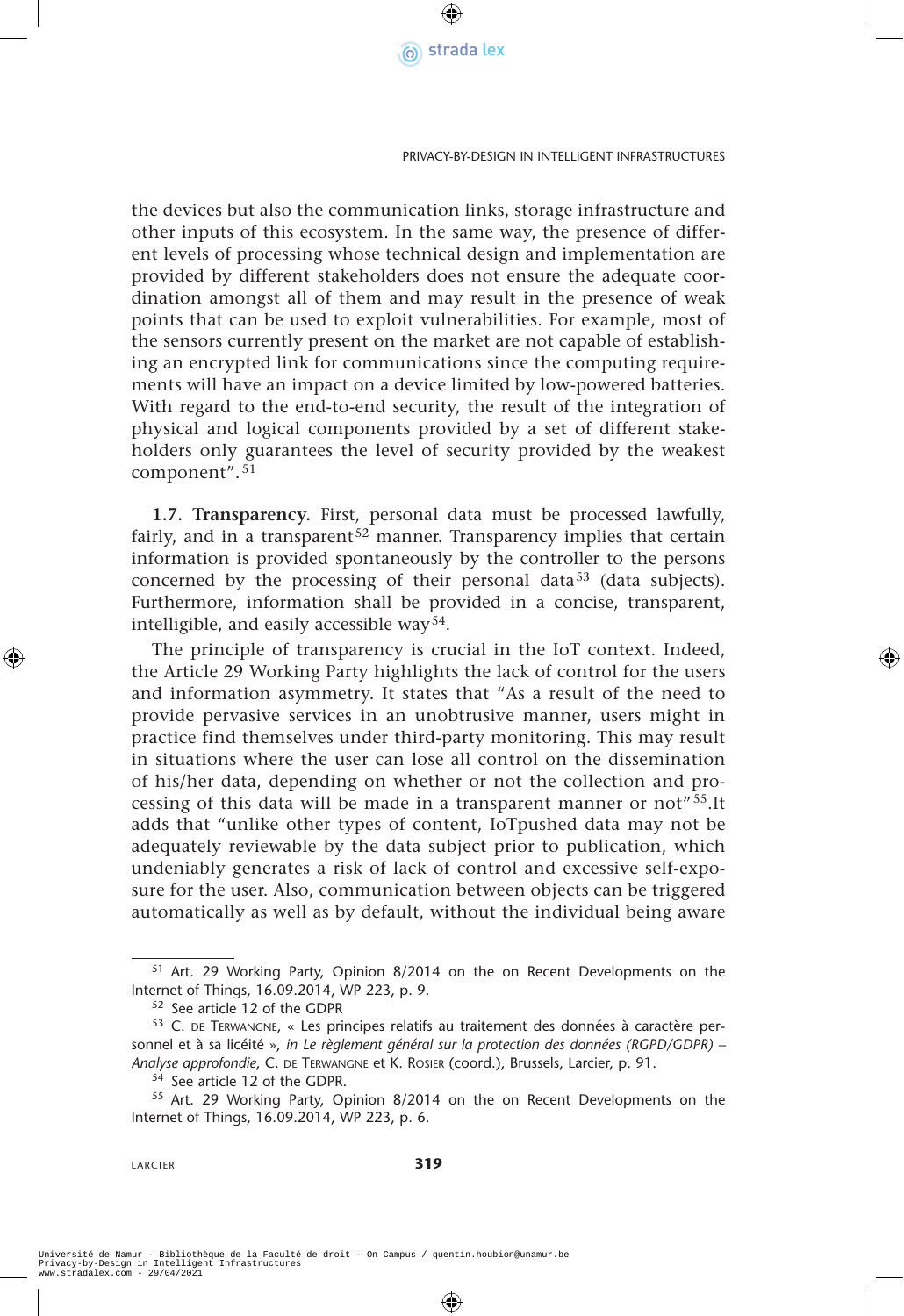

of it. In the absence of the possibility to effectively control how objects interact or to be able to define virtual boundaries by defining active or non-active zones for specific things, it will become extraordinarily difficult to control the generated flow of data. It will be even more difficult to control its subsequent use, and thereby prevent potential function creep". <sup>56</sup>

The figure below summarizes the main principles that frame the processing of personal data.



**Figure 1 – GDPR principles**

<sup>56</sup> Art. 29 Working Party, Opinion 8/2014 on the on Recent Developments on the Internet of Things, 16.09.2014, WP 223, p. 6.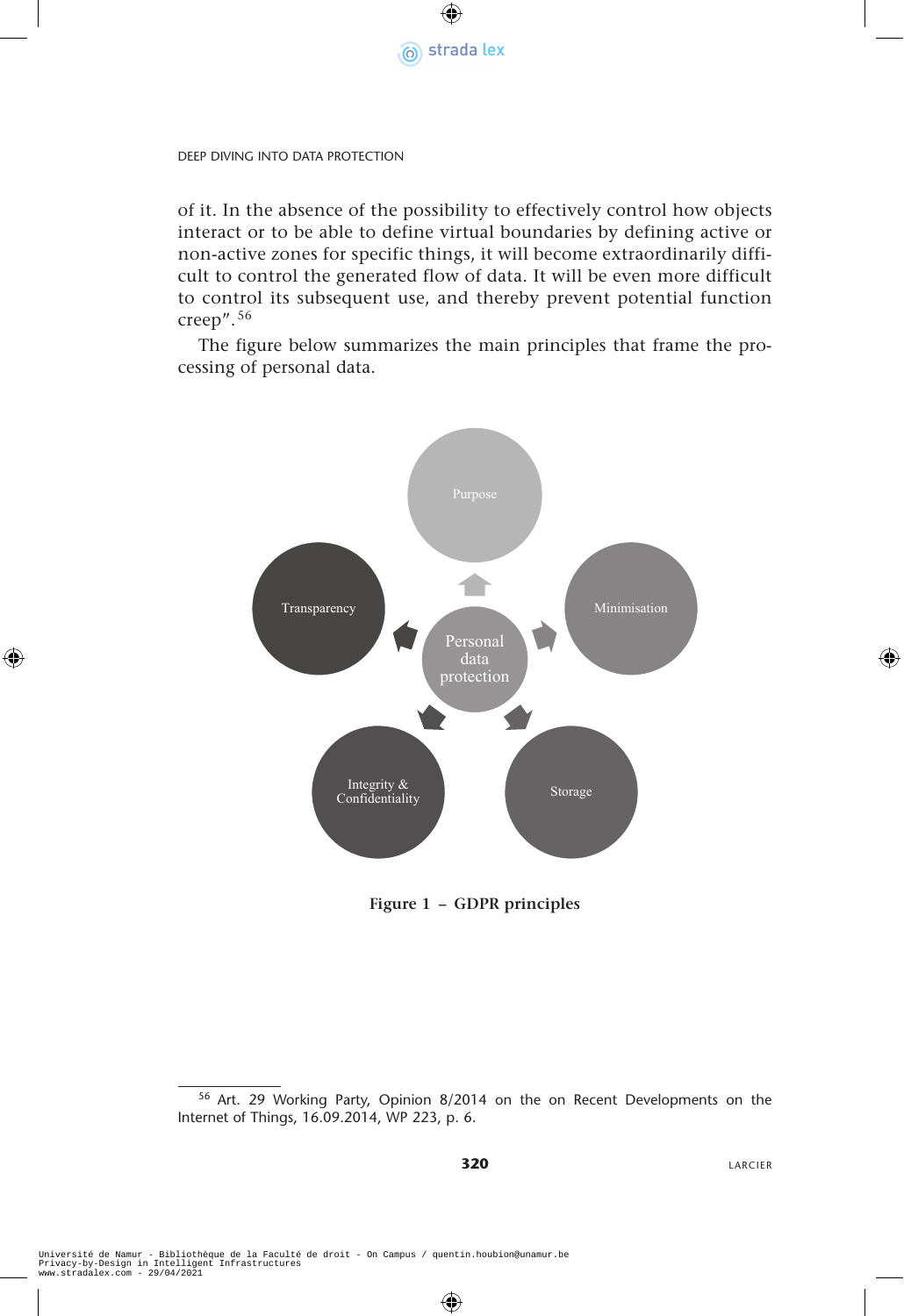

#### Privacy-by-Design in Intelligent Infrastructures

**1.8 Graphical GDPR Presentation.** Figure 2 presents the extract of the GDPR model<sup>57</sup>. The model is expressed using the Unified Modeling Language (UML) class diagrams. The diagram can be viewed as being composed of three fragments:



**Figure 2 – Extract of the GDPR model (adapted from58,59)**

<sup>57</sup> J. Tom, E. SING and R. MATULEVIČIUS.: "Conceptual Representation of the GDPR: Model and Application Directions. In: Perspectives in Business Informatics Re- search". *BIR* 2018. vol. 330. Springer, 2018); K. Kala, *Refinement of the General Data Protection Regulation (GDPR) Model: Administrative Fines Perspective*. Master's thesis, University of Tartu, 2019.

<sup>58</sup> J. Tom, E. SING and R. MATULEVIČIUS.: "Conceptual Representation of the GDPR: Model and Application Directions. In: Perspectives in Business Informatics Re- search". *BIR* 2018. vol. 330. Springer, 2018.

<sup>59</sup> K. Kala, *Refinement of the General Data Protection Regulation (GDPR) Model: Administrative Fines Perspective*. Master's thesis, University of Tartu, 2019.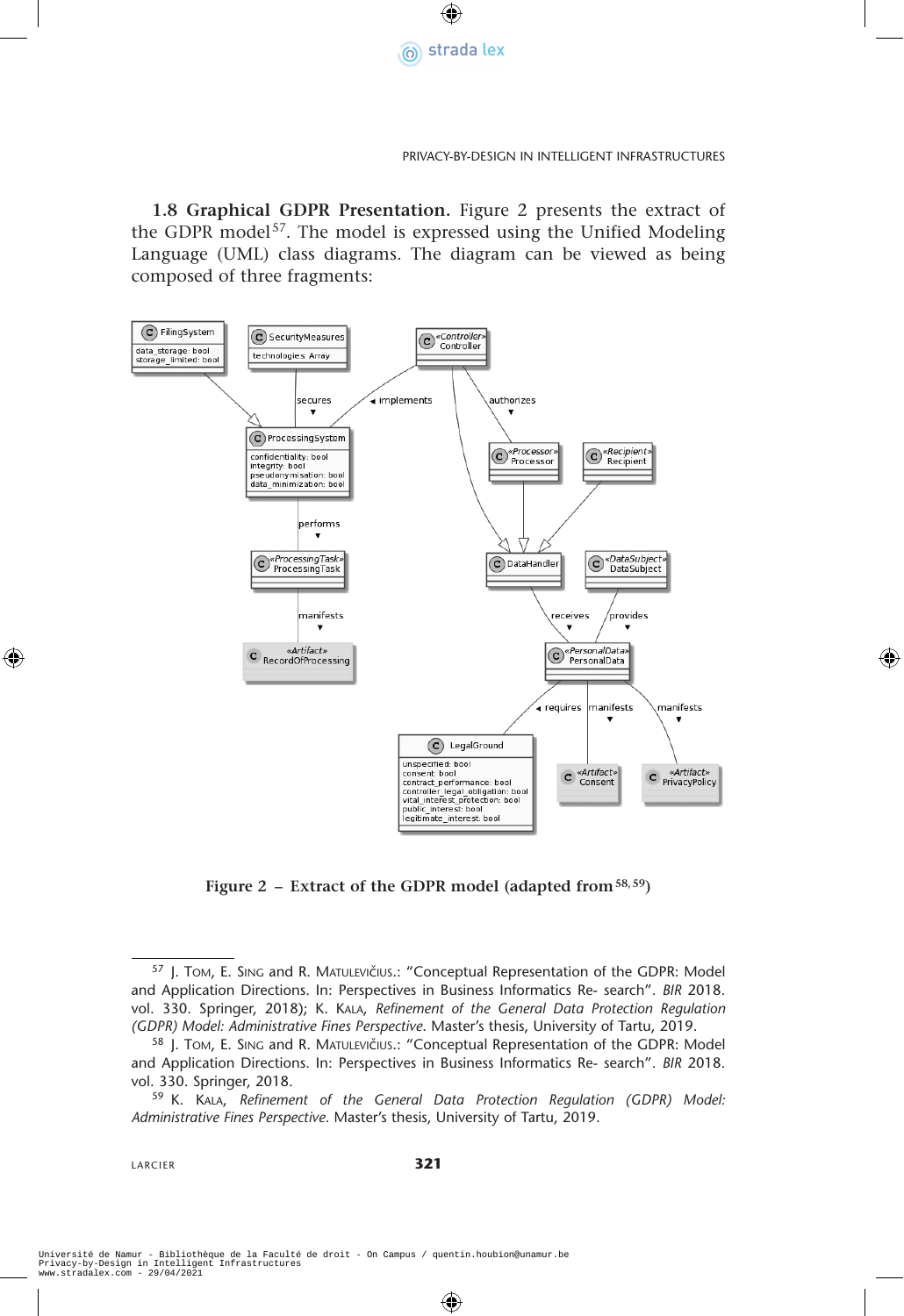

*GDPR roles*: When evaluating a business process, it is important to determine the roles that are represented within the context of article 4 of the GDPR. As such, they can be classified as actors that provide personal data represented by the class DataSubject and those organizational entities who interact with the data in any capacity represented by the generalization DataHandler. The data handlers are specialized into Controllers, Processors, Recipients and ThirdParties (not included into adapted fig 2.).

*Legal ground and consent of processing*: The second part of the diagram covers articles related to consent and legal ground of processing of personal data represented by the classes PersonalData, LegalGround, SpecialLegalGround (not included into adapted fig 2.). In regard of legal ground, PersonalData is manifested by the presence of a Consent with specific characteristics mentioned in article 7 (Conditions for consent). Personal data is identified as either general or special, depending on categories mentioned in article  $9(1)$ . The classes LegalGround and SpecialLegalGround correspond to articles 6 (Lawfulness of processing) and 9 (Processing of special categories of personal data) respectively. It is important to understand the impact that identifying the category of data has on the requirement of consent. If the category of data is identified as general, consent is only needed if the LegalGround class is evaluated to general. In any other case, the requirement of consent can be overridden according to article 6. Similarly, if the category of data is evaluated to anything other than general, the SpecialLegalGround class becomes the deciding factor on whether consent is required. If the data category is evaluated to a special category and SpecialLegalGround is evaluated to general, then consent is required. However, if it is evaluated to anything else, consent will not have to be collected according to article 9.

*Processing/filing system, processing task and technical measures*: The final part of the GDPR model captures the technical aspects of the processing/filing system used to carry out processing tasks represented by the classes ProcessingSystem, FilingSystem and ProcessingTask. Processing systems must fulfil specific security criteria as described in article 32 (Security of processing) such as confidentiality, integrity, pseudonymization, etc. The distinction between a processing and a filing system is based on whether data is stored using a structured record system such as a relational database. Should the controller be evaluated as using a filing system, it becomes necessary to identify whether there is a clear limit on the duration of data storage captured by the attribute storage limited (article 5(e)). The class TechnicalMeasures corresponds to the articles in the GDPR that mention the necessity for controllers and processors to implement appropriate technical measures to ensure compliance to the

**322** LARCIER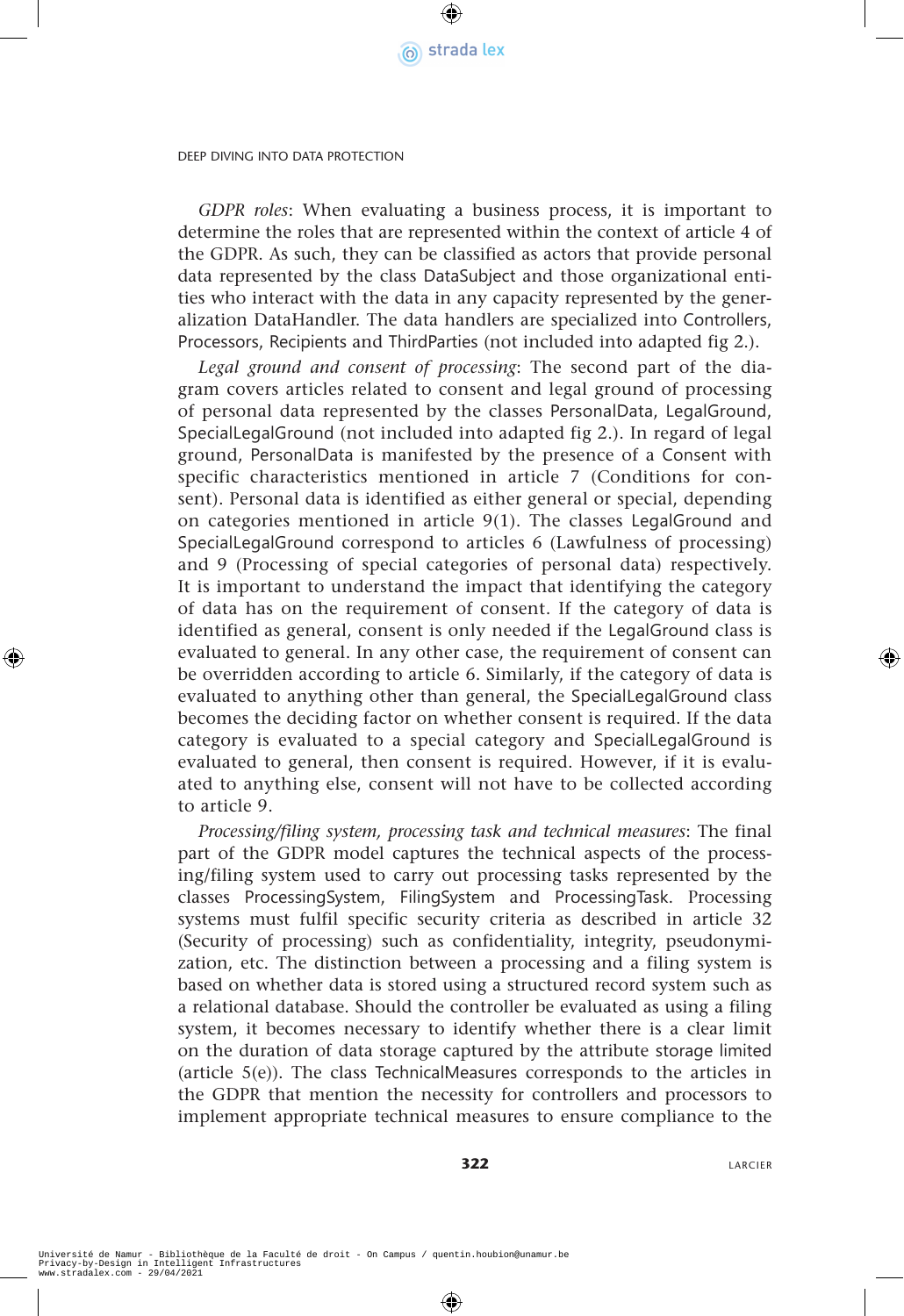

regulation (article 24(1) and article 28(1)). Its singular attribute technologies are marked as an array to indicate that usually, it is a combination of technologies that are to be utilized to fulfil this requirement. At the tail end, we can see that the processing system carries out specific processing tasks represented by the class ProcessingTask. It is necessary to record all processing tasks by maintaining a record of processing activities as put forth by article 30 (Records of processing activities). This is manifested by the artifact RecordOfProcessing.

## **2. Intelligent Infrastructures Environment**

#### **2.1. Key components**

As a first insight into the Intelligent Infrastructures environment, this section is dedicated to their functioning and management. The objective is to present how this technology works, what can push a company to embark on such a service and how to ensure an efficient management of II considering the regulatory framework.

**Decision making processes of Intelligent Infrastructure.** Decision making processes proceed from basic data collection and end up, after traversing a relatively long path, with better decision making. These processes follow a path from basic "collection of data" taken from multiple sources (SCADA systems, customer billing, GPS, Ticketing / counting, social media, sensors, lasar surveys, satellite imagery, BIM/ GIS, Manufacturer's data, CCTV, Scanned images, control systems) and onto the process of data management of a wide range of categories such as various assets, data cleaning, customers, data structures, costs, data storage and various activities. The "sense making"-process consists of modelling, Big Data analysis, Analytics, Data mining, all of which may lead to "improved insight" (or improved intelligence). The final stage involves the actual and crucial decision-making step, which is supported by cutting-edge tools like optimization algorithms, rule-based automation, decision support tools, and machine learning, all of which lead to "improved decisions".<sup>60</sup>

**Management of failures and undefined situations.** Legacy systems are failure prone and costly to maintain. A key goal for II management

<sup>60</sup> K. Bowers, V. Buscher, R. Dentten, M. Edwards, J. England, M. Enzer, A. K. Parlikad and J. Schooling, "Smart Infastructure: Getting more from strategic assets". Available at: https:// www-smartinfrastructure.eng.cam.ac.uk/system/files/documents/the-smart-infrastructurepaper.pdf.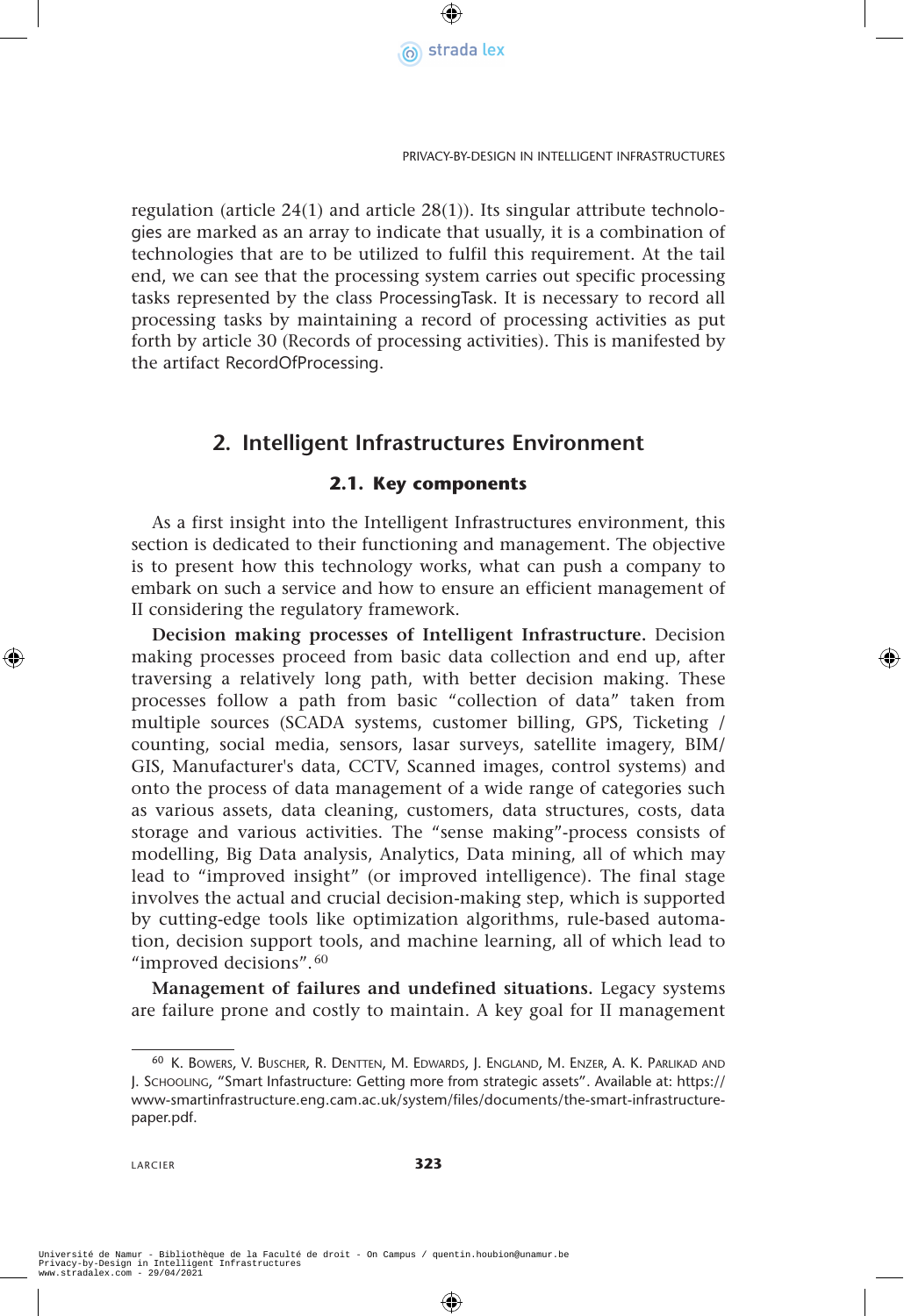

is to decrease costs. Dependability of a system is the ability to avoid service failures that are more frequent and more severe than what is acceptable. Dependability often comes hand in hand with security since cyber-attacks as well as service and device vulnerabilities are frequent causes of service failures, and thus the most common attributes that it encompasses are availability (readiness for correct service provision); reliability (continuity of a service which functions without failures); integrity (absence of improper system alteration, service accuracy/consistency); maintainability (ability of a service to undergo modifications and repairs); and confidentiality (absence of unauthorized disclosure of information). High service availability is also key as it requires exceptional operational performance and maintenance which can ensure long mean time between failures and very short mean time to repair; and safety addresses the absence of serious or catastrophic consequences for the user environment<sup>61</sup>.

**Reasonable Utilization of Resources.** One of the key challenges that organizations face in the management of Intelligent Infrastructures (IIs) is converting from a traditional inter-connect networking topology to a cross-connect topology, which could potentially risk disruption and increased costs. However, as Harel arues<sup>62</sup>, the availability of next-generation II products has in great part eliminated this concern by working equally well in cross-connect, inter-connect and "mixed" environments (eg. with copper, fiber or "mixed" cabling). Thus, through effective utilization of resources, organizations can expect to cut operational costs by 20-30 % or more, decrease downtime, optimize power and space utilization, accelerate service deployment and enhance security. In the end, Harel concludes that the utilization of a suitable II next-generation product as a best practice platform, should bring manageability, security, and controllability to the enterprise.

**Efficient Intelligent Infrastructure management (**Efficiency Model). Next-generation IIs bring efficiency and automation to a broad range of previously-manual tasks. The II concept means the continuous monitoring of a "self-aware"-network, and together with power and environmental apparatuses, as well as a central data repository, it can determine

<sup>61</sup> S. POLEDNA, "Course: Dependable Computer System". Available at: https://ti.tuwien.ac.at/ cps/teaching/courses/dependable-systems/slides/2-DCS-basic-concepts-and-taxonomy.pdf.

<sup>62</sup> T. Harel*,* "Intelligent Infrastructure Management: The Best-Practice Platform for Data Centers"**,** https://www.datacenterknowledge.com/archives/2014/01/07/intelligent-infrastructure-management-best-practice-platform-data-centers (accessed May 6, 2020).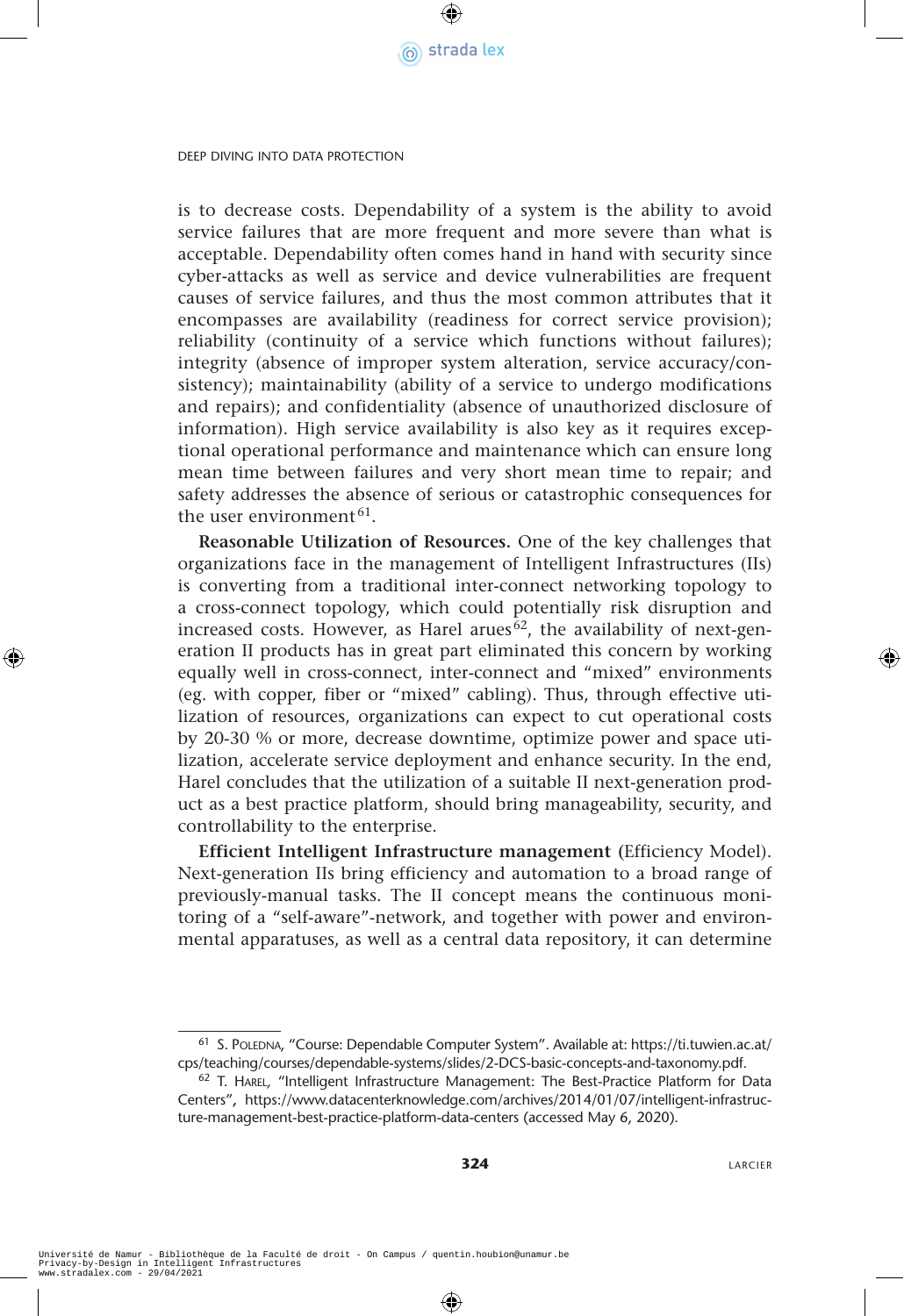

network status in real time, and intelligent processes can streamline and error-proof operations efficiently<sup>63</sup>.

**Remote sensors and alerting management.** Consider that an IoT platform includes sensor-enabled assets that are connected to a wide range of IoT devices. Sensors allow for the monitoring of the condition of assets and either produce data or actuate responses to data $64$ .

As Shen describes in detail, the essential building blocks of an intelligent infrastructure framework would consist of an II asset management system that receives data from, say, an IoT platform, and applies business rules to that data and automatically initiates workflow processes. Such an IoT platform would receive location intelligence and other data from sensor-enabled assets, which would standardize, aggregate, and analyse data. It would then, if necessary, alert management and initiate a workflow to trigger the next step in a business process<sup> $65$ </sup>.

**Manage and maintain goals and value.** The principal goal in the context of efficient II management is delivering uninterrupted value as organizations upgrade and evolve their intelligent infrastructures.

Consider the value of the *Efficiency Model*. On the one hand, the value of correct and efficient provisioning lies in the significant reduction in human error, reduction of downtime, increases in productivity, and optimal utilization of resources. Areas affected would involve: Fault Management, IT Asset Management, Security, and Environment and Power Management.

On the other hand, the value of the IoT platform lies in the organization's ability to successfully leverage infrastructure asset management systems and all the data coming from connected devices. In this context, value is generated by the insights arising from utilization of the tools of data analytics, for example, that take into account the methods of data-driven design and leverage the power of the Internet, which is the gateway of value that translates protocols, connects devices, filters and processes data, providing security and performing other critical functions

<sup>63</sup> T. Harel*,* "Intelligent Infrastructure Management: The Best-Practice Platform for Data Centers"**,** https://www.datacenterknowledge.com/archives/2014/01/07/intelligent-infrastructure-management-best-practice-platform-data-centers (accessed May 6, 2020).

<sup>64</sup> M. Weber and Z. Ivana Podnar. "A Regulatory View on Smart City Services." *Sensors (Basel, Switzerland)* vol. 19,2 415. 21 Jan. 2019, doi:10.3390/s19020415, https://www.ncbi. nlm.nih.gov/pmc/articles/PMC6358906/ (accessed May 6, 2020).

<sup>65</sup> Yi Shen, "Create Synergies and Inspire Collaborations Around the Development of Intelligent Infrastructure for Human-Centered Communities", *Journal of the association for information science and technology*, 70(6):596–606, 2019.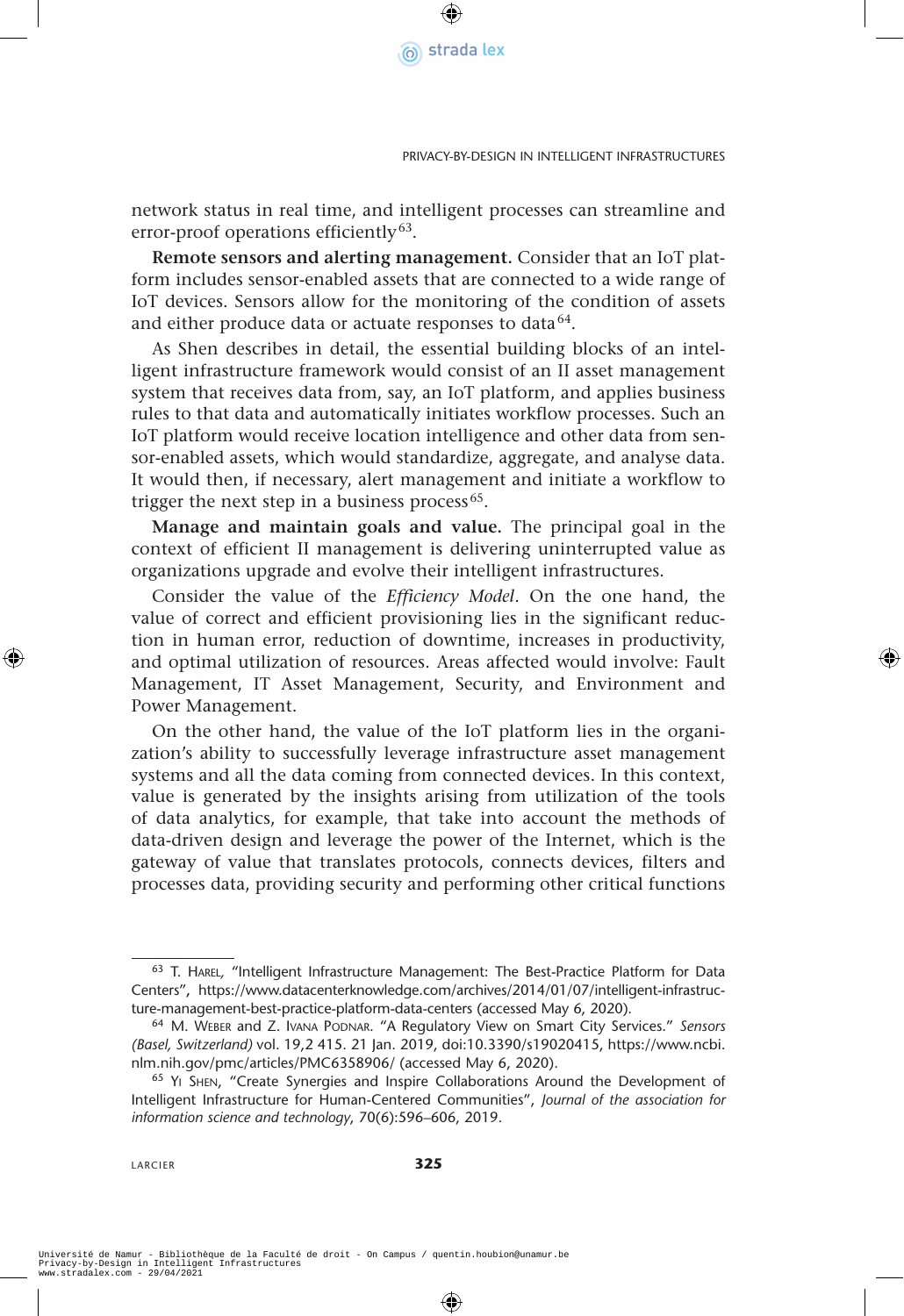

to receive data from sensor-enabled assets residing in the IoT platform and intelligent infrastructure asset management framework.

**Governance Model for Intelligent Infrastructure Ecosystems. Legal and regulatory framework.** As Weber and Žarko suggest, regulatory characteristics are related to legal acts and bylaws relevant to the provision of services. They are predefined by the National laws or EU Directives and Regulations applicable to all EU Member States. The most critical characteristics of a service relate to: i) lawful interception of data traffic, including IoT traffic; ii) service dependability, i.e. the ability to avoid frequent and severe service failures; iii) personal data protection; iv) secure systems that prevent cyber-attacks at the device and service level; v) operator switch, i.e. the ability to change an IoT operator within the value chain; vi) regulated services regarding roaming devices that are registered in one network but used in visited networks; and vii) interoperability and open access to data and services, not only in a technical sense but also as a regulatory requirement<sup>66</sup>.

#### **2.2. Parking Reservation Generation Scenario**

Figure 3 introduces a process model that captures a parking ticket generation scenario<sup>67</sup>. In this scenario, the vehicle owner first logs into the system using his/her personal device by inputting the system credentials. After logging in, the credentials are verified by the Parking Service Provider (PSP) who responds with a login notification in the case of a successful verification. After this, the user requests a parking space for which personal data (location) is required. The PSP checks the availability of parking spaces in that parking lot by sending a request to the Parking Lot Terminal (PLT). The PSP then handles the responsibility of making a parking reservation according to the user's request and sends it to the PLT who generates a parking permit according to the reservation. This permit is then relayed to the user via the PSP.

<sup>66</sup> M. Weber and Z. Ivana Podnar. "A Regulatory View on Smart City Services." *Sensors (Basel, Switzerland)* vol. 19,2 415. 21 Jan. 2019, doi:10.3390/s19020415, https://www.ncbi. nlm.nih.gov/pmc/articles/PMC6358906/ (accessed May 6, 2020).

<sup>&</sup>lt;sup>67</sup> Business process model is created using the bpmn.io tool. The process model is used as the import to the DPO tool to evaluate its compliance.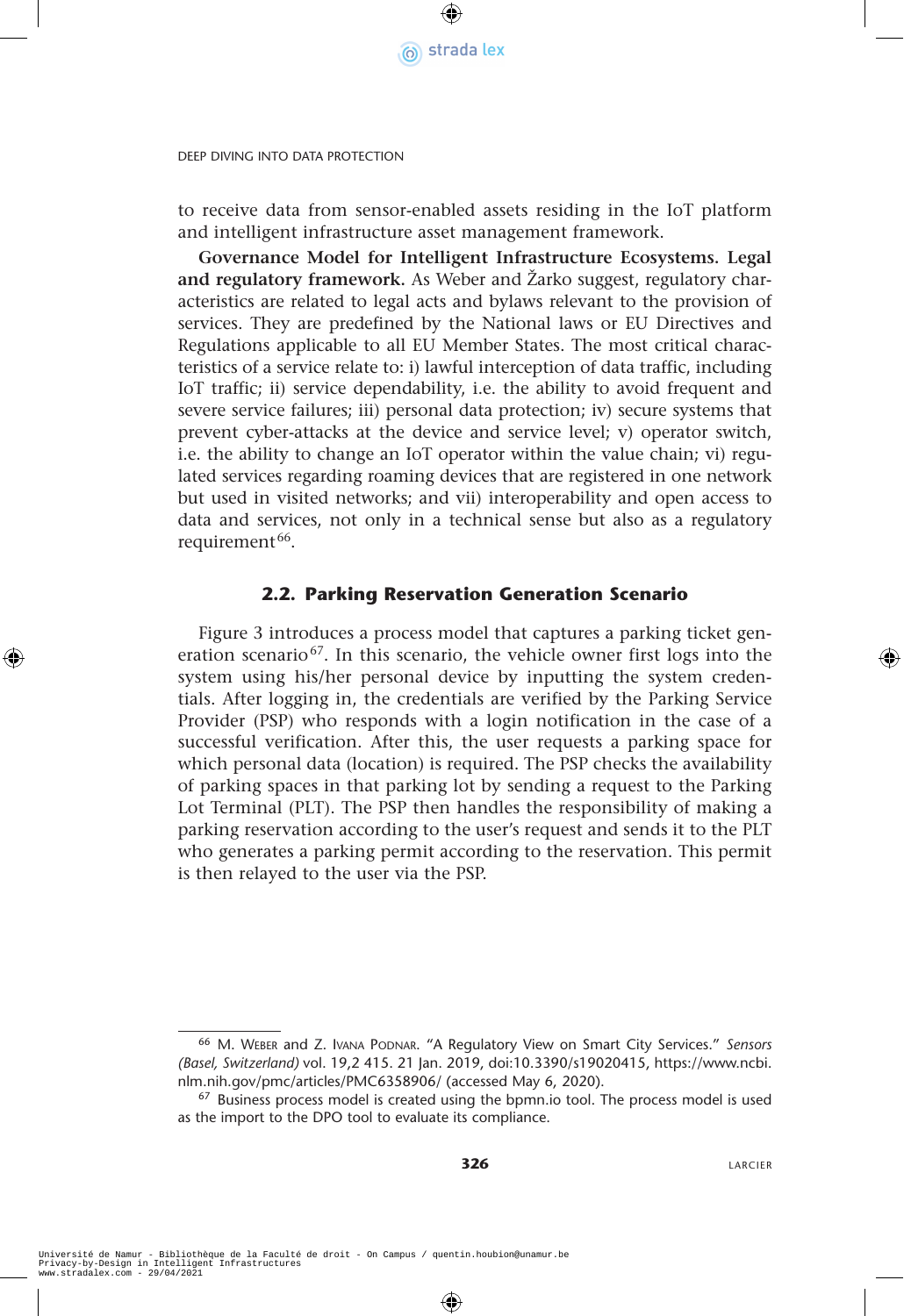

#### Privacy-by-Design in Intelligent Infrastructures



**Figure 3 – Parking Ticket Generation Scenario (adapted from68)**

LARCIER **327**

<sup>68</sup> N. A Onyinye, *A Comparison of Privacy Enhancing Technologies in Internet of Vehicles Systems*, Master thesis, University of Tartu, 2020.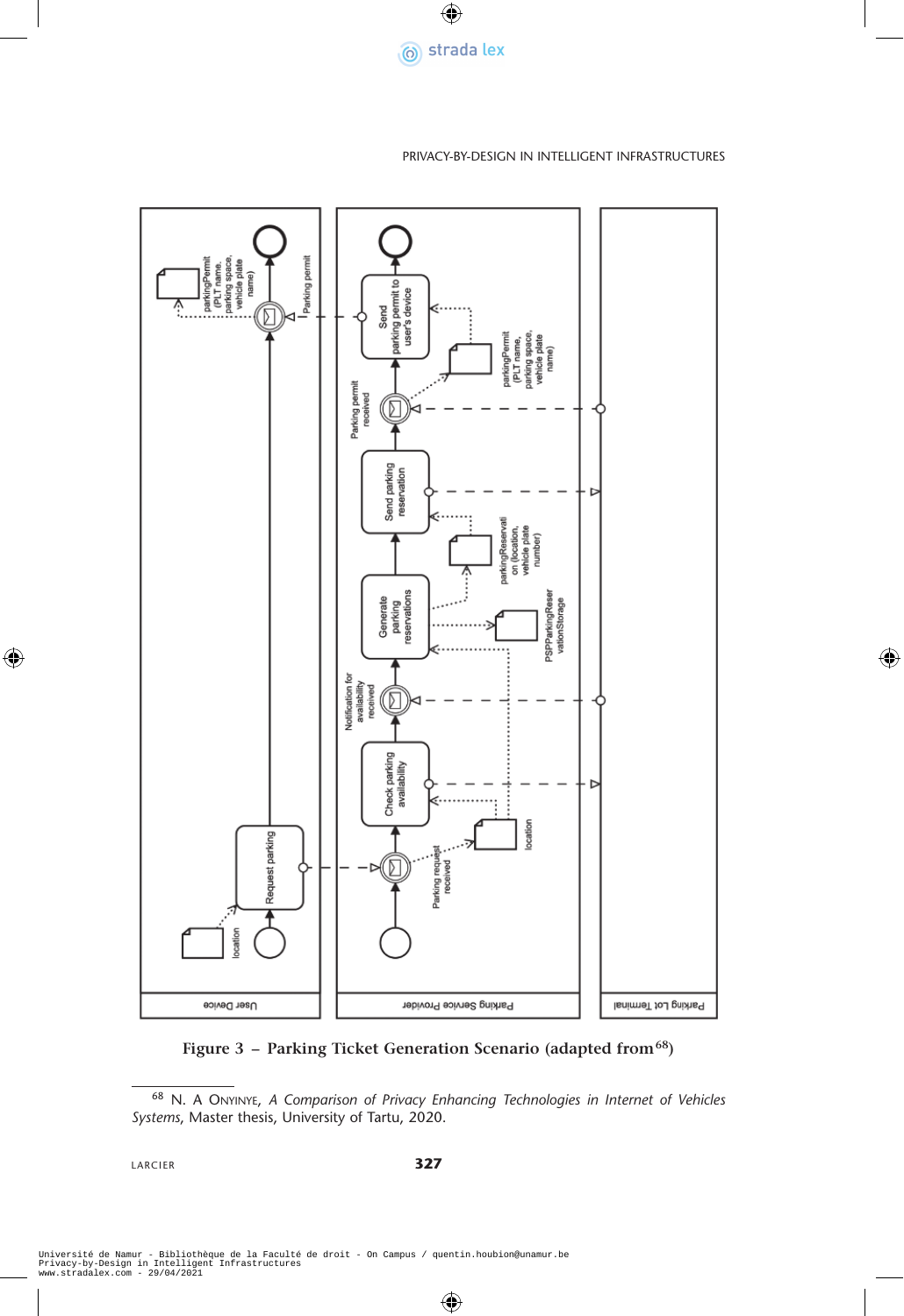

# **3. Personal Data Protection and Intelligent Infrastructures: the added-value of Privacy Enhancing Technologies**

Privacy Enhancing Technologies are technologies to support the implementation of the GDPR principles into an intelligent infrastructure system and in IoT tools. In this section, we briefly introduce current Privacy-Enhancing Technologies (PETs) categorized into 6 areas, i.e. digital signatures, authentication, communication systems, encryption technologies, computations, and general anonymization technologies. We map how each PET area and approach complies with GDPR processing principles.

### **3.1. Overview of current Privacy Enhancing Technologies to support GDPR principles**

**Privacy-Enhancing Digital Signatures.** Privacy-preserving digital signatures mainly comply with GDRP processing principles explained above such as minimization, integrity, and partly with confidentiality. Privacyenhancing digital signatures allow users to sign messages with integrity, authenticity, and non-repudiation properties such as common digital signatures, and also provide some additional privacy features. For instance, group and ring digital signatures provide a signer anonymity or a signer pseudonymity. Any user (a group member) can then anonymously sign a message on behalf of the group. Group and ring signature schemes are often used in group-based authentication scenarios in order to ensure data integrity and authenticity but also to keep the privacy of signers. The valid signatures should not be linkable to a concrete person who is using the private key. The signatures can be verified by anyone by using one public group key that does not point to a concrete signer. Ring signatures are similar to group signatures but are based on decentralized models without a group manager. Group and ring signatures can be suitable basic cryptographic tools for systems that require the anonymization of users such as e-voting, e-payments, e-coins, and other privacy-preserving use cases. Some group and ring signature schemes are already included in the standard ISO/IEC 20008-2:201369.

<sup>69</sup> International Organization for Standardization. ISO/IEC 20008-2: Information technology - security techniques - anonymous digital signatures - part 2: Mechanisms using a group public key. stage 60.60, 2013. More technical details about group signatures and ring signatures can be found in the works of Bellare et al. and Camenisch and Groth's; M. Bellare, D. Micciancio, and B. Warinschi. "Foundations of group signatures: Formal definitions, simplified requirements, and a construction based on general assumptions."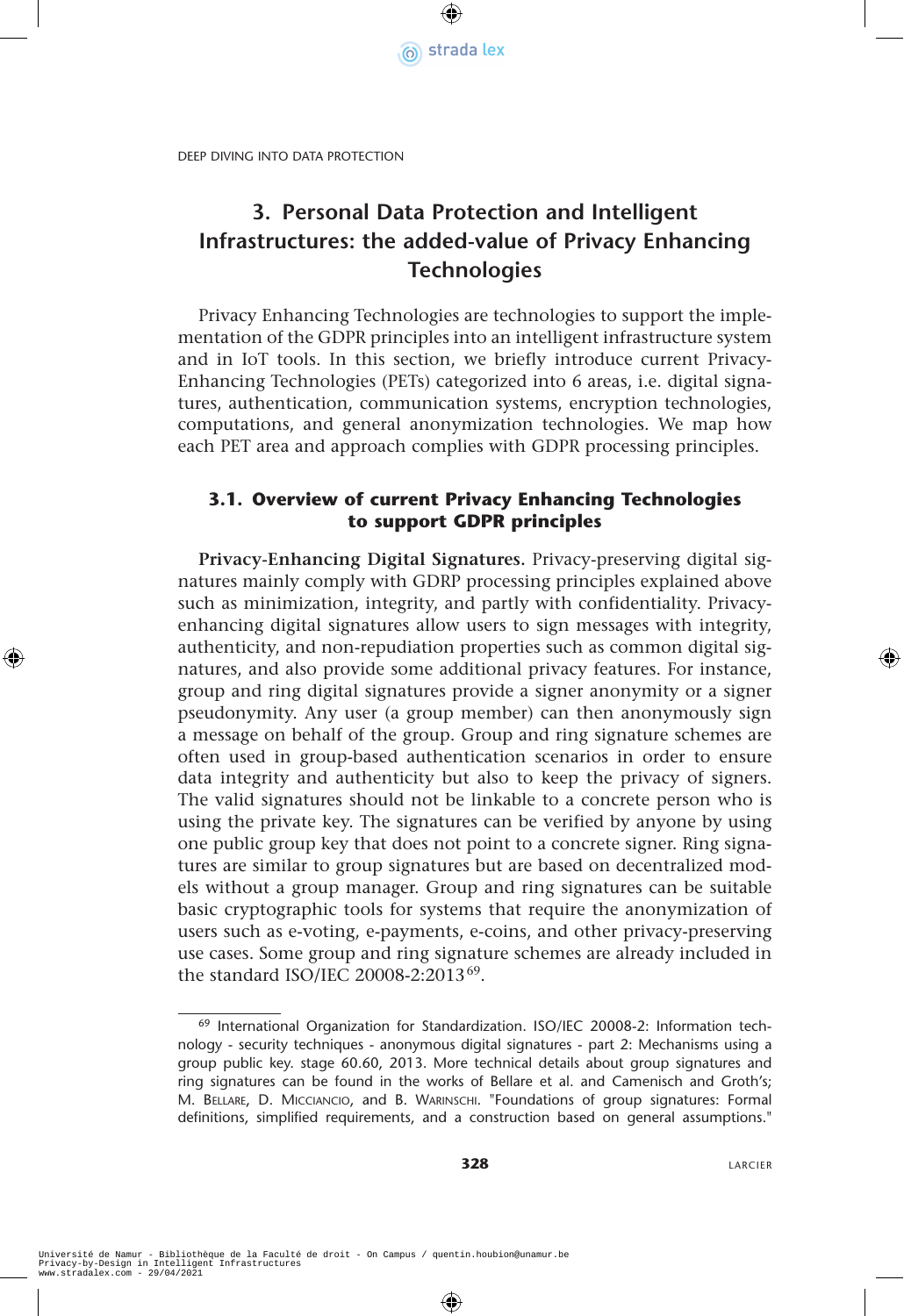

Other privacy-enhancing digital signatures are blind digital signature schemes that enable to hide (blind) the content of the message. Blind signatures are used in use cases where the message owner and signer are different entities. The signer is usually a third party that should not have access to data content. The signatures are then publicly verifiable against the unblinded message as a standard digital signature. Blind signatures are mostly used in payment systems such as PayCash. More about blind signatures can be found in papers<sup>70 71</sup>.

All above mentioned techniques provide strong privacy features and can increase the privacy in specific use cases.

**Privacy-Enhancing Authentication.** Privacy-enhancing authentication techniques such as Attribute-Based Credentials (ABC) or anonymous credentials and anonymous and pseudonymous entity authentication protocols mainly comply with the data minimization and partly purpose limitation GDRP processing principles. These authentication techniques usually enable users to join services without revealing their real identities and personal data. Some schemes also provide unlinkability and untraceability to prevent profiling users' behaviour in a service. These requirements and principles are also described in the standard ISO/IEC 29191:201272. Nevertheless, anonymous authentication schemes should ensure that malicious users can be revoked from the system. For instance, ABC schemes are based on personal characteristics instead of user identity (i.e. full name, unique identifier, digital certificate X.509). The digital identity is considered to be a set of characteristics (personal attributes) that describe certain person, such as a driving licence, age, a group membership and more. These attributes can be shown selectively, anonymously and without anyone's ability to trace or link the showing transactions. For example, adults who want to access to liquor eshops only must prove that reach age limits by showing and proving these concrete attributes (i.e. older than 21). The attributes are issued usually by some third trusted party or service providers. ABC schemes and anonymous credentials are

*International Conference on the Theory and Applications of Cryptographic Techniques*. Springer, Berlin, Heidelberg, 2003; J. CAMENISCH and J. GROTH. "Group signatures: Better efficiency and new theoretical aspects." *International Conference on Security in Communication Networks*. Springer, Berlin, Heidelberg, 2004.

<sup>&</sup>lt;sup>70</sup> D. POINTCHEVAL and J. STERN, "Security arguments for digital signatures and blind signatures." *Journal of cryptology* 13.3, 2000, pp. 361-396.

<sup>71</sup> D. Schröder and D. Unruh, "Security of blind signatures revisited." *Journal of Cryptology* 30.2, 2017, pp. 470-494.

<sup>72</sup> ISO/IEC 29191:2012 Information technology – Security techniques – Requirements for partially anonymous, partially unlinkable authentication.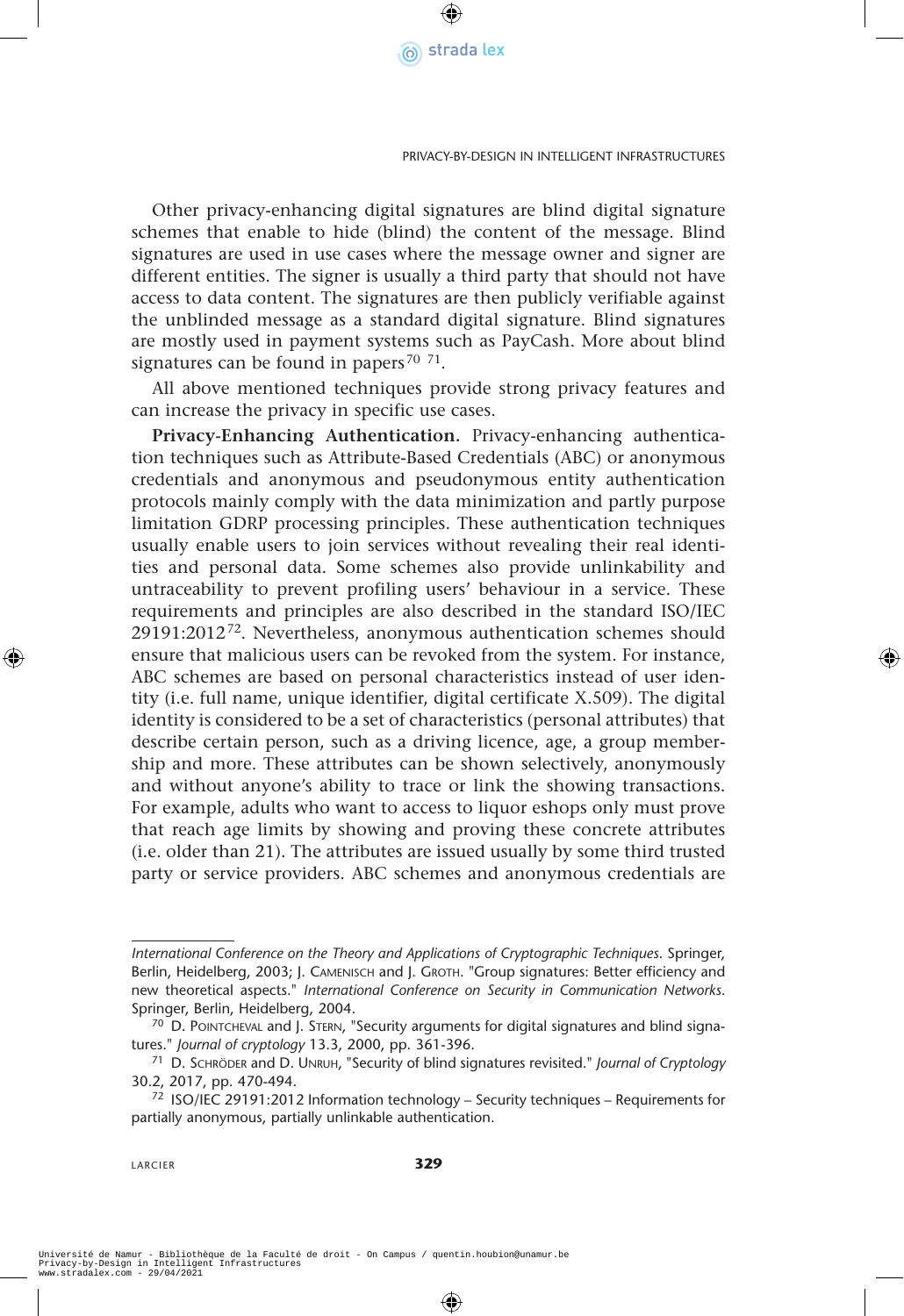

usually based on asymmetric cryptographic primitives and comply with the user-centric approach<sup>73</sup>.

**Privacy-Enhancing Communication Systems.** Privacy-enhancing communication protocols and systems are mainly focused on providing integrity and confidentiality when data are transferred via communication networks. The common security protocols such as IP security (IPsec), Transport Layer Security (TLS) or Secure Shell (SSH) offer authenticated encryption of data in client/server or peer-to-peer connections and prevent to eavesdrop the vital and personal data. Nonetheless, these protocols usually require to authenticate and identify data senders and receivers. Mix-networks, proxies and onion routing techniques enable users to create anonymous communication networks that protect against complex traffic analysis. Senders can communicate with destinations without revealing their identity or location. This contributes to the minimization GDPR principle. For example, mix-networks use mix nodes (proxy servers, relays) which gather messages from multiple transmitters to disrupt the relation between incoming and ongoing traffic. Onion routing<sup>74</sup> employs an onion encryption approach where a sender establishes a single encryption layer with each network node along the path, which is called an onion router. The messages are encapsulated by the sender in several layers of encryption, analogous to onion layers. Each onion router on the path decrypts its onion layer and relays data to the next onion router. When the final layer is decrypted, the data reach the destination (e.g. web server). The mixnets and onion routing mostly help individuals to communicate anonymously on the Internet.

**Privacy-Enhancing Encryption Technologies.** Encryption is considered as a security protection measure within the GDPR as well as a method for companies to comply with data protection requirements and avoid penalties in case of data breaches. However, the GDPR has no explicit encryption requirements<sup>75</sup>.

 $73$  More about the privacy-preserving authentication techniques and concrete scheme examples can be found in the following works: J. Camenisch, and al. "Fast keyed-verification anonymous credentials on standard smart cards*." IFIP International Conference on ICT Systems Security and Privacy Protection*. Springer, Cham, 2019; E. R. Verheul, "Practical backward unlinkable revocation in FIDO, German e-ID, Idemix and U-Prove." *IACR Cryptol*. ePrint Arch. 2016, 2016, p. 217.

<sup>&</sup>lt;sup>74</sup> More about anonymous connections and onion routing can be found in the following WORKS: M.G. REED, P. F.SYVERSON and D.M. GOLDSCHLAG. "Anonymous connections and onion routing." *IEEE Journal on Selected areas in Communications* 16, no. 4, 1998, pp. 482-494; D.M. GOLDSCHLAG, M.G. REED and P. F. Syverson, "Onion routing.", *Communications of the ACM* 42, no. 2, 1999, pp. 39-41.

<sup>75</sup> G. SPINDLER and P. SCHMECHEL, "Personal data and encryption in the European general data protection regulation", *J. Intell. Prop. Info. Tech. & Elec. Com. L.*, *7*, 2016, p. 163.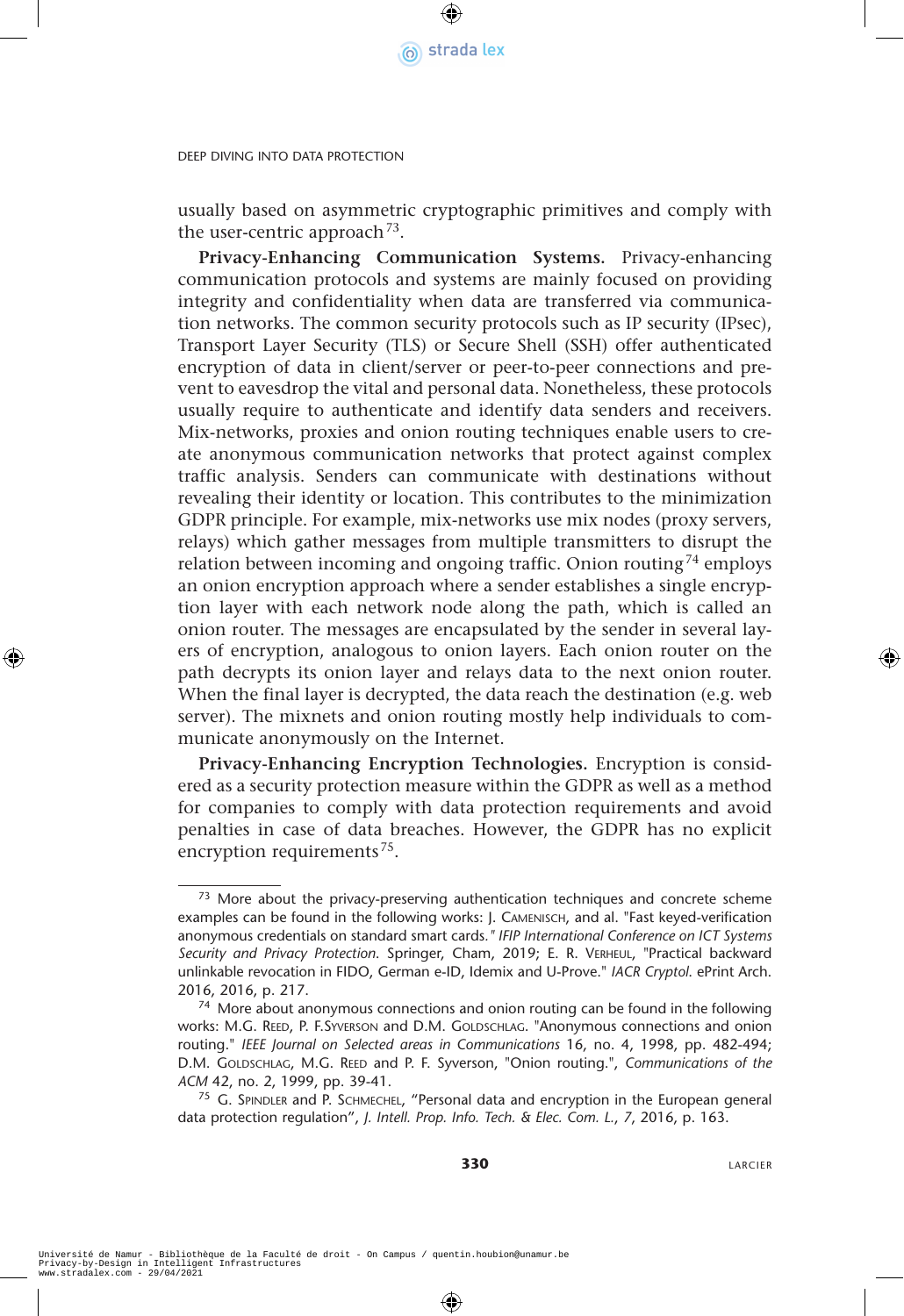

Privacy-enhancing encryption technologies follow the principle of privacy by design and by default, as stored data remain encrypted, offering enhanced protection guarantees. Attribute based encryption, homomorphic encryption and searchable encryption are advanced cryptographic solutions that support enhanced functionalities. Each of these technologies can be used for outsourced data storage in encrypted form. Attribute based encryption offers advanced access control functionality, as the encrypted data can only be decrypted by an entity provided with a specific set of attributes<sup>76</sup>. Homomorphic encryption schemes enable performing computations over the encrypted data, while both the stored data and the computation results remain inaccessible to the hosting service<sup>77</sup>. Searchable encryption schemes enable search queries to be performed and statistics to be derived without the data being decrypted<sup>78</sup>. Additionally, it can be used to locate the data items that concern specific aspects and purposes. These data items can then be decrypted by authorized parties, allowing controlled access to only the relevant data items in the dataset. Searchable encryption and homomorphic encryption also facilitate usercentric approaches, as the outsourcing and management of the encrypted dataset can remain under the data owner's control.

While encrypted datasets are protected from unauthorized access by default, data minimisation still needs to be applied during the selection of data items to be included in the encrypted dataset, as parts of the data can be decrypted and re-identification could be possible if the decrypted data contains identifiable information. The fact that a dataset is stored in an encrypted form does not remove the need to avoid the collection and recording of any unnecessary identifying information. As far as security is concerned, encrypted data remains inaccessible to the storage service and, at the same time, is protected from information leakages in case of data breach. Data anonymity can also be maintained, as long as anonymous authentication techniques are used for accessing the storage service. The confidentiality of the encrypted data is protected, however additional protection techniques, such as digital signatures, need to be employed for the integrity and authenticity of the contents to be protected.

<sup>&</sup>lt;sup>76</sup> V. GOYAL, O. PANDEY, A. SAHAI and B. WATERS, "Attribute-based encryption for finegrained access control of encrypted data", *in Proceedings of the 13th ACM conference on Computer and communications security*, 2006, pp. 89-98.

<sup>77</sup> M. A. Will and R. K. Ko, "A guide to homomorphic encryption", *The Cloud Security Ecosystem: Technical Legal Business and Management Issues. Elsevier*, 2015, pp. 101-127.

<sup>&</sup>lt;sup>78</sup> G. S. POH, J. J. CHIN, W. C. YAU, K. K. R. CHOO and M. S. MOHAMAD, "Searchable symmetric encryption: designs and challenges", *ACM Computing Surveys (CSUR)*, *50*(3), 2017, pp. 1-37.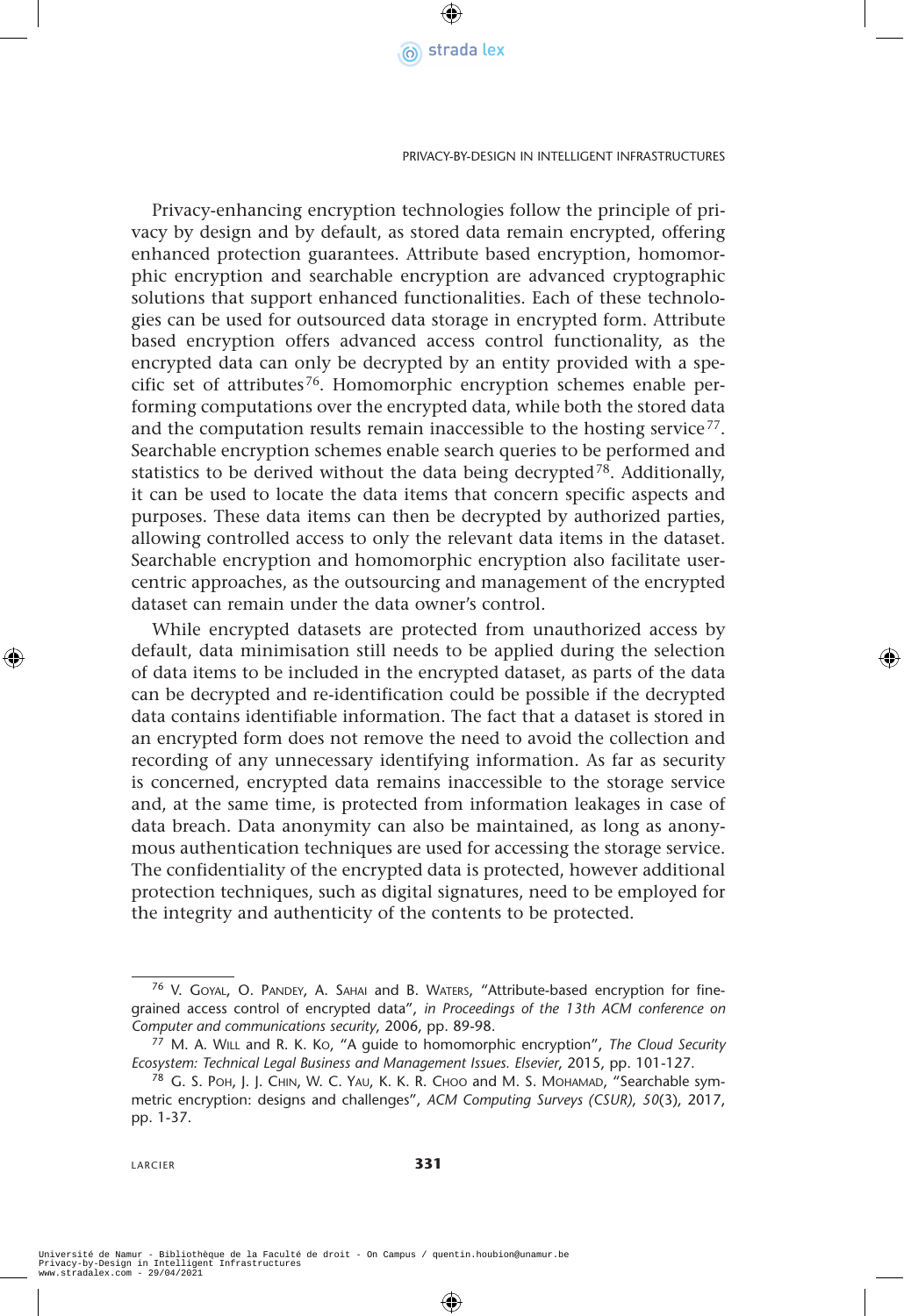

**Privacy-Enhancing Computations.** Privacy-enhancing computations can also be achieved using secure multi-party computations, which enable multiple parties to jointly compute a function on their inputs, while keeping those inputs private and without the need for a Trusted Third Party to be involved in the computation. In a secure multi-party computation protocol, no participant can learn anything further than their own entry, the public function being used for the computation and the result of the global computation. Therefore, secure multi-party computations mainly comply with the minimization GDPR principle.

Secure multi-party computation protocols are considered practical and applicable in contemporary problems, such as electronic voting and auctions, due to the dramatic increase in efficiency that has been achieved in the last decade<sup>79</sup>. A typical multi-party computation protocol achieves input privacy, i.e. no information about the private data of the participating parties can be inferred. Correctness of the output can also be ensured, depending on the security model of the protocol, either by guaranteed correct output, or by aborting the computation in case of an error  $80$ .

**General Anonymization Technologies.** Both the traditional statistical disclosure control  $(SDC)^{81}$  mechanisms and the recent differential privacy (DP)82 methods can be regarded as measures, that can be taken by the data controller to fulfil the compliance requirements of data protection such as in the GDPR. Below, we first summarize the workflow of these mechanisms and methods, and then try to identify how they can help comply with the processing principles from the GDPR towards personal data protection.

For both SDC and DP, it is typically assumed that a data controller will possess a database which comprises the plaintext data from users. Then, the data controller can anonymize the data via a wide spectrum of techniques, e.g. suppressing and generalising attributes for SDC, calibrating noises into the querying results. One functional difference between SDC and DP is that SDC enables a data controller to publish an anonymized database while DP focuses more on the postprocessing of querying results from the plaintext database (i.e. no database will be published).

<sup>&</sup>lt;sup>79</sup> D. Evans, V. KOLESNIKOV and M.ROSULEK, "A pragmatic introduction to secure multi-party computation", *Foundations and Trends® in Privacy and Security*, *2* (2-3), 2017.

<sup>80</sup> D. W. Archer, D. BOGDANOV, Y. LINDELL, L. KAMM, K. NIELSEN, J.I. PAGTER, N. P. SMART and R. N. WRIGHT, "From keys to databases-real-world applications of secure multi-party computation", *The Computer Journal*, *61*(12), 2018, pp. 1749-1771.

<sup>81</sup> A. HUNDEPOOL et al, Statistical Disclosure Control, John Wiley Sons, Inc., 2012.

<sup>82</sup> C.Dwork, F. McSHERRY, K.NISSIM, and A.SMITH, "Calibrating noise to sensitivity in private data analysis", *in Theory of Cryptog-raphy Conference*, Springer, 2006.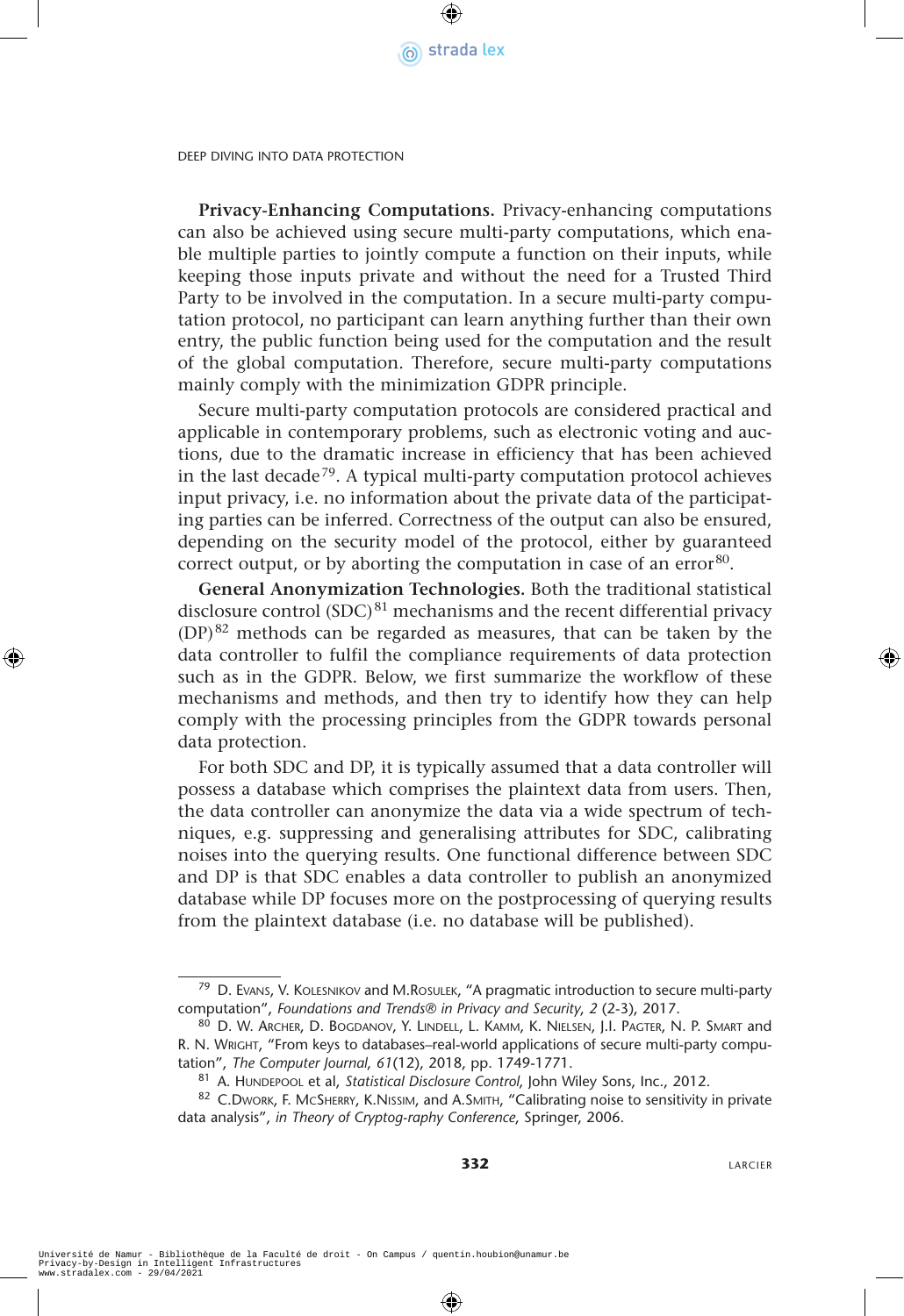

Privacy-by-Design in Intelligent Infrastructures

SDC mechanisms can contribute to complying with the purpose limitation principle, by processing the concerned attributes accordingly. For instance, if an attribute is not related to the predefined purpose of data processing, then these attributes can be suppressed before publishing the database. Similarly, DP can contribute in two ways. On the one hand, it can be configured to only answer queries that match with the predefined purpose. On the other hand, it can provide a fine-grained implementation of purpose limitation, e.g. by controlling the amount of calibrated noises with respect to the specific purpose of data processing. SDC mechanisms can contribute to the minimization of data exposure to some extent, by hiding the sensitive attributes in users' records. However, SDC may suffer from linkage attacks or the alike if some background knowledge is available to the attacker. In contrast, DP methods can rigorously minimize the data exposure by adjusting the calibrated noise, yet without suffering from the vulnerabilities of the SDC mechanisms. Adopting SDC and/or DP enables a data controller to act in an accountable manner when dealing with sensitive personal data. Particularly, with DP, a data controller can get high assurance regardless of the knowledge of the attacker.

SDC and DP do not directly address the storage limitation, transparency, integrity, and confidentiality principles. Particularly, they do not offer standard confidentiality guarantee on the data (e.g. those from Encryption techniques). However, they offer certain levels of privacy protections for the relevant human users. The accuracy principle does not closely connect with SDC and DP. However, we should note that if a data controller has published an anonymized database based on SDC, then it may need to renew the published database in order to fulfil this principle. One point worthy of note is that publishing the (almost) same database twice may lead to privacy risks. The data controller should be cautious if this occurs.

For both SDC and DP, we assume the data controller has access to the plaintext database. However, in practice, the users might be reluctant to share data directly with the data controller. In addition, the data controller might reduce its liability to protect the users' data. As such, distributed variants of SDC and DP might be employed. If this is done, then it provides a higher-level protection to the users.

#### **3.2. Summary**

The table below summarizes the privacy enhancing technologies explained above and its compliance with GDPR processing principles.

LARCIER **333**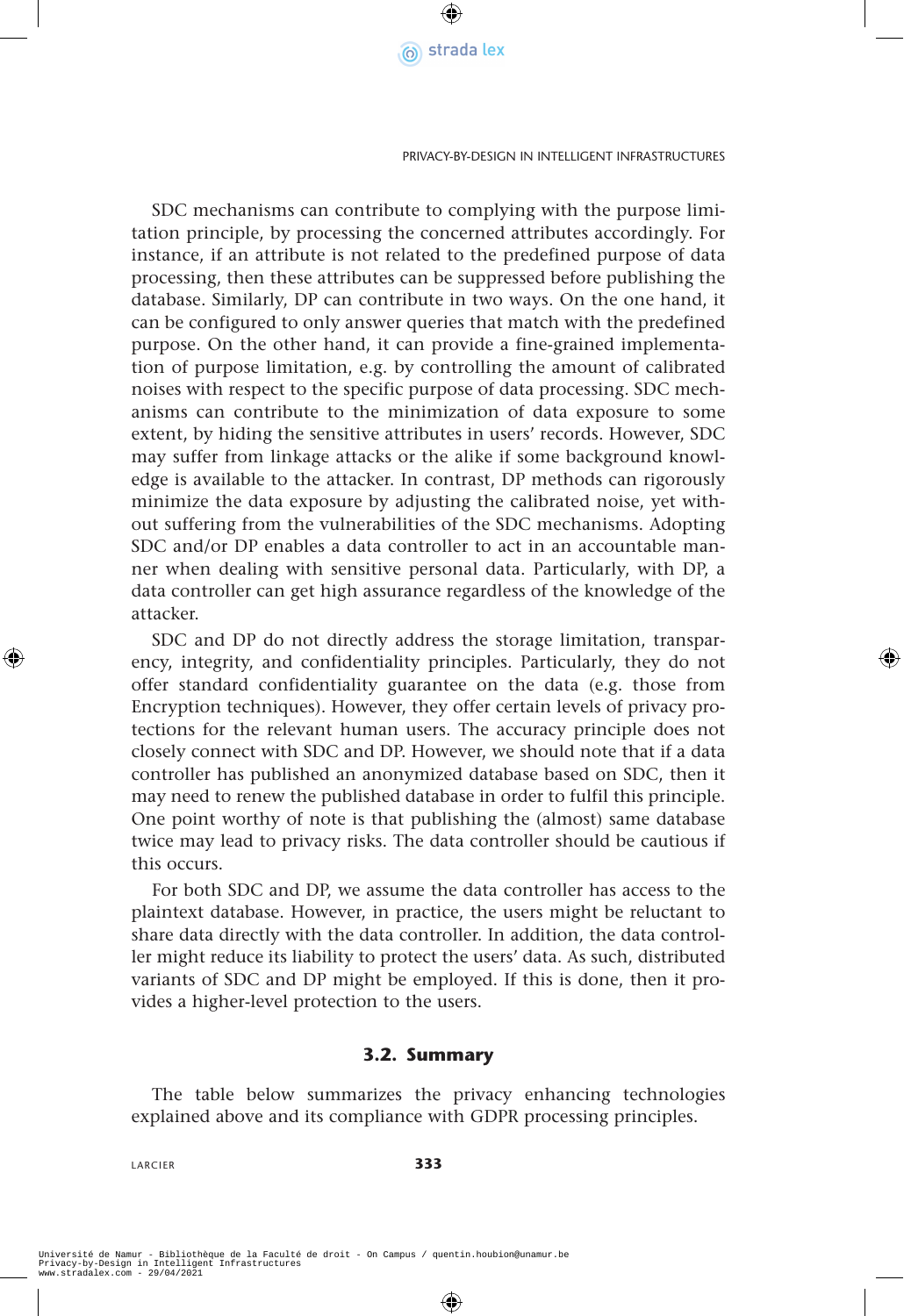

| PET <sub>s</sub> area                          | PET methods/technology                                                                                          | <b>Supported GDPR</b><br>principles                                               |
|------------------------------------------------|-----------------------------------------------------------------------------------------------------------------|-----------------------------------------------------------------------------------|
| Privacy-enhancing digital<br>signatures        | Group signatures<br>Ring signatures<br><b>Blind signatures</b>                                                  | Data minimization<br>Integrity and partly with<br>confidentiality                 |
| Privacy-enhancing<br>authentication            | Attribute-based credentials<br>Anonymous credentials<br>Pseudonymous entity<br>authentication                   | Data minimization<br>Partly purpose limitation                                    |
| Privacy-enhancing com-<br>munication systems   | IP security (IPsec)<br>Transport Layer Security<br>(TLS)<br>Secure Shell (SSH)<br>Mix-networks<br>Onion Routing | Integrity and confidentiality<br>Partly data minimization                         |
| Privacy-enhancing encryp-<br>tion technologies | Attribute-based encryption<br>Homomorphic encryption<br>Searchable encryption                                   | Confidentiality and partly<br>integrity<br>Data minimization and<br>anonymization |
| Privacy-enhancing<br>computations              | Secure multi-party<br>computation                                                                               | Data minimization                                                                 |
| General anonymization<br>technologies          | <b>Statistical Disclosure</b><br>Control (SDC)<br>Differential Privacy (DP)                                     | Purpose limitation<br>Data minimization                                           |

#### **Table 1. Summary of PETs and its compliancy with GDPR processing principles**

#### **3.3. Illustration of Personal Data Managing in Parking Reservation Generation Scenario**

In this section, we discuss how regulation compliance of business processes could be achieved. The application of the GDPR method consists of several steps<sup>83</sup>: first, the GDPR model is instantiated to produce an as-is compliance model. Second, the as-is model is compared to the GDPR compliance model to determine the missing essential classes and/or attributes. Third, these missing elements are used to define potential compliance violations that will identify areas of investigation for the DPO. If necessary, the process model can be corrected to address them as well.

<sup>83</sup> R. MATULEVIČIUS, J. TOM, K. KALA and E. SING, "A Method for Managing GDPR Compliance in Business Processes", *in Advanced Information Systems Engineering*, N. HERBAUT and M. La Rosa (eds), Lecture Notes in Business Information Processing, vol 386. Springer, 2020, Cham. https://doi.org/10.1007/978-3-030-58135-0\_9.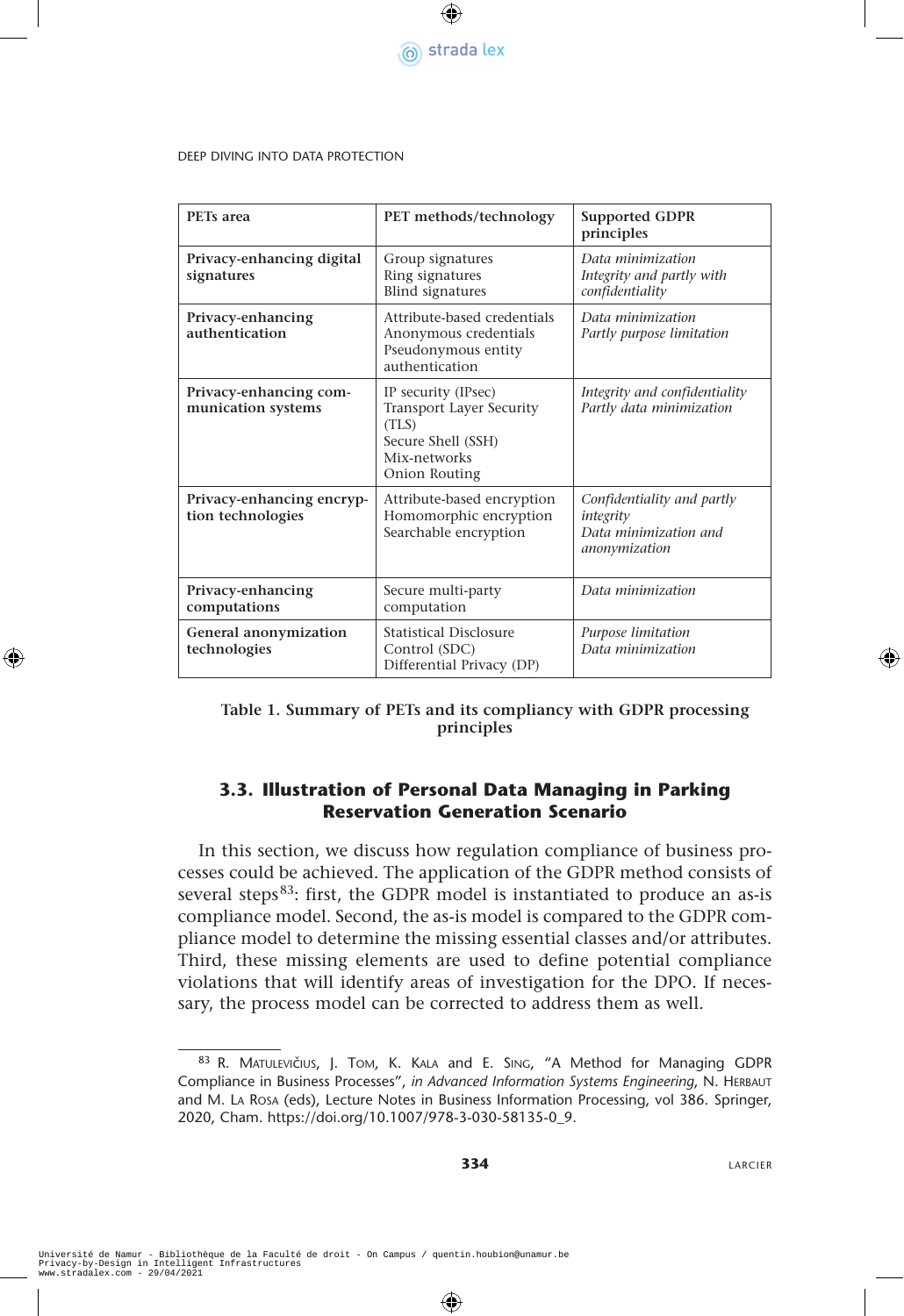

Both the GDPR model and the supporting method are implemented to the prototype tool $84$  which could be used by the data protection officers of controllers to analyze and evaluate the complex intelligent infrastructure processes, where processes are characterized as a technical system.

**Instantiation of the GDPR Model.** To illustrate the instantiation of the GDPR model (see Figure 2) and generate the as-is compliance model, we consider the data object parkingReservation that holds the vehicle's location information. Based on the described parking scenario, the assignment of attributes and values are described below.

*GDPR roles*: In the scope of this process, the User Device as provider of the personal location information is considered with respect to the data subject. The PSP is the controller as it is the service provider who utilizes the location information over multiple processing operations. The PLT who receives the parking reservation (holding location information) to produce the permit is considered a recipient. There is no processor or third party in this process, so those classes are assigned a NotRequired stereotype.

*Consent and purpose of processing*: Personal data being considered here is the parkingReservation data object. As it does not fall under any of the special categories of personal data described by the enumeration, DATA CATEGORY, it is assigned the value general. Before checking whether the class Consent can be instantiated (meaning, whether the process shows the collection of data subject consent evidenced by a consent agreement), it is necessary to determine whether it needs to be instantiated (collected) at all<sup>85</sup>. Since the personal data in question does not fall under a special category, the SpecialPurpose class does not need to be instantiated as it describes the consent collection rules for special categories of personal data. However, the class Purpose must be instantiated and all its attributes are set to false except general in this case because the data is not being collected for any of the other purposes as described by Article 6 that exempt the controller from the collection of consent. This means that the collection of consent is necessary in this business process. Since there is no evidence of consent collection in the business process diagram, the class Consent and its corresponding artifact, ConsentAgreement cannot be instantiated. They are assigned the stereotypes MissingClass and MissingArtifact respectively.

*Processing/filing system, processing task and technical measures*: Since the parking reservation is an input to the SendParkingReservation activity, the class ProcessingTask is instantiated as the same. However, since there is no

 $84$  DPO: https://dpotool.cs.ut.ee/.<br> $85$  For example, one should consider whether the contractual obligations could be fulfilled in the first place. But for the sake of the illustration and discussion, we exemplify how consent could be managed in this chosen case.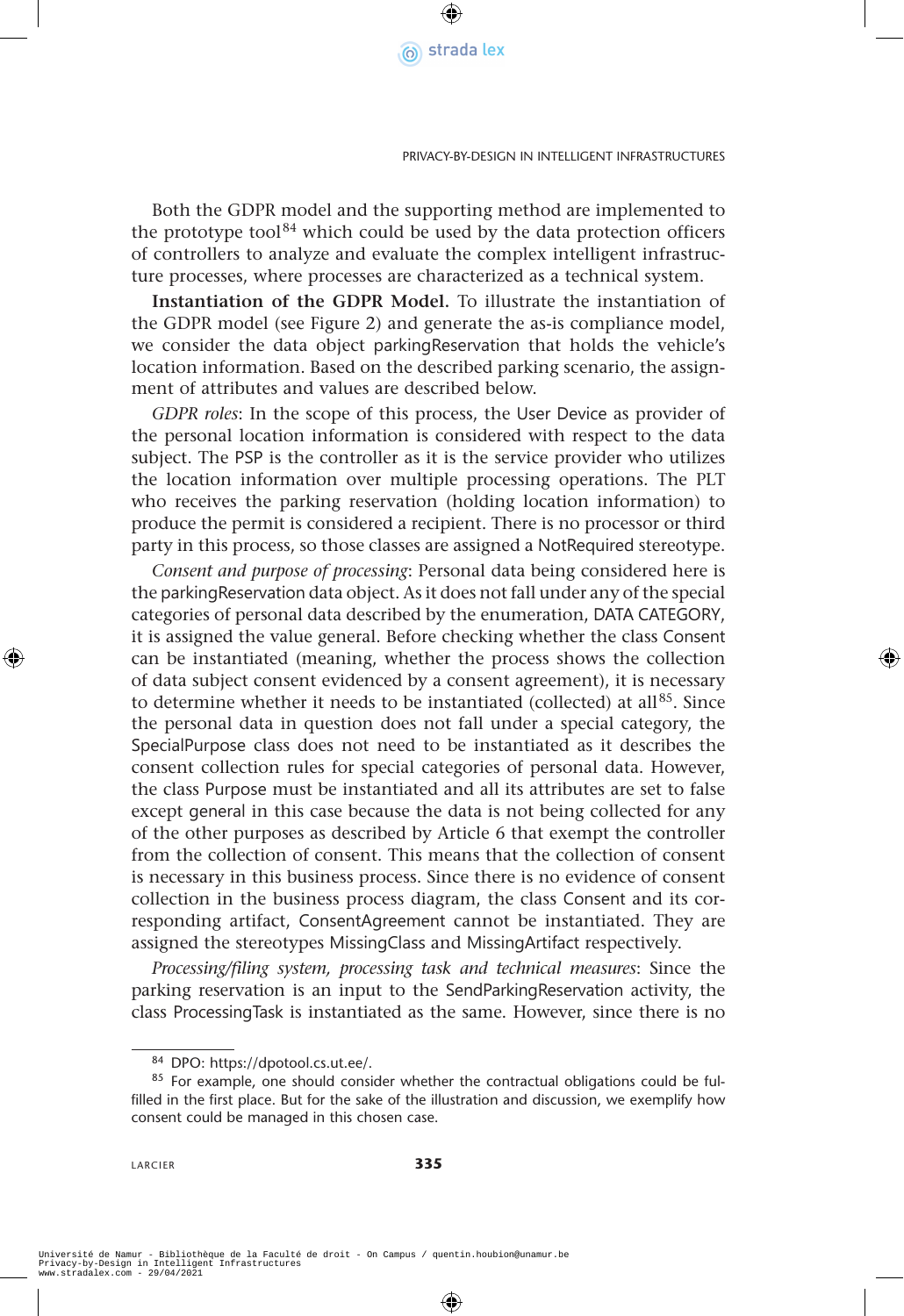

evidence of any processing task being recorded in the model, the artifact, ProcessingLog, cannot be instantiated and it is assigned the stereotype MissingArtifact. The PSP system is just used for verification and information transmission and does not store any of the information it processes, so it cannot be classified as a filing system. So the class FilingSystem is assigned a NotRequired stereotype. The remaining classes, ProcessingSystem and TechnicalMeasures, must be determined after consultation with the technical stakeholders of the PSP, as these characteristics cannot currently be captured in BPMN diagrams. However, their attributes are to be used by the DPO to characterize the essential privacy and security properties of the processing/ filing system in operation specified by the GDPR. We assign the processing of false to indicate to the DPO that they must be investigated and clarified.

**Defining Non-compliances and Related Regulation Principles.** Now that we have an instantiated compliance model, we are ready to proceed with the business process evaluation. We compare the as-is model with the compliance model to determine whether any required attributes, classes and artifacts are missing. It is important to note that some missing classes may not be required at all (e.g., Processor, Third Party or Recipient) or in the particular process context (class SpecialPurpose in this case) but generally, both artifacts representing the consent agreement and the record of processing are required in a business process. In this scenario, we see that once the GDPR roles and personal data classes are instantiated, the SpecialPurpose class is not required and due to the nature of the Purpose class as general, consent is required but is not evident. Therefore, the class Consent cannot be instantiated and its corresponding artifact, ConsentAgreement is missing. Similarly, the artifact ProcessingLog associated with the processing task in class SendParkingReservation is a missing required artefact as there is no evidence of it in the process model. The ProcessingSystem and TechnicalMeasures classes have missing required attributes. Table 2 summarizes the identified non-compliances (NC) and the corresponding GDPR principles. In the next step the DPO must check each of them to ascertain whether these are modelling issues or actually existing operational issues.

| ID   | Description                                                        | <b>Related GDPR Principle</b>                                                    |
|------|--------------------------------------------------------------------|----------------------------------------------------------------------------------|
| NC#1 | Record of processing is missing.                                   | Transparency                                                                     |
| NC#2 | Data subject consent is missing                                    | Purpose limitation                                                               |
| NC#3 | Processing system has missing<br>attributes, no technical measures | Minimization, Anonymization,<br>Pseudonymization, Integrity,<br>Confidentiality, |
| NC#4 | Missing Privacy policy                                             | Transparency, Purpose limitation                                                 |

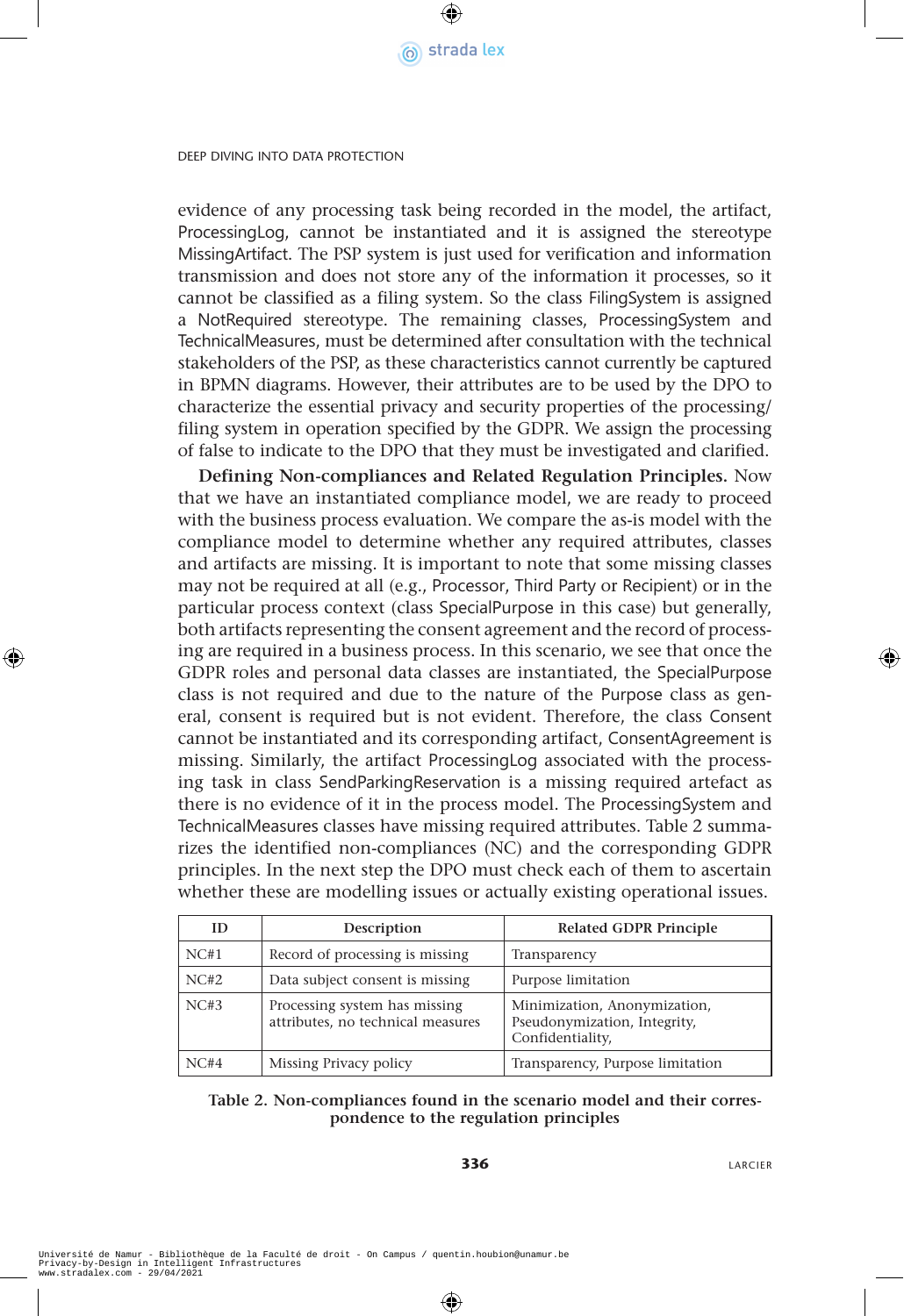

Privacy-by-Design in Intelligent Infrastructures

**Refining Business Process to Address Non-compliance and fulfill the GDPR principles.** Now we look at how the business process model can be refined to address the non-compliances.

*Record of processing (Art. 30)*: To indicate that a processing task is recorded appropriately, the process model must contain an activity that records the processing of the utilized personal data. The output of the recording can be considered the ProcessingLog artifact and can be represented by a data object. Alternatively, a data storage element can be used to show that the record is structured along with other records of processing activities. One way to model this is shown in Figure 4 by introducing activity Record processing of location information. With the inclusion of this process fragment, NC#1 is addressed.

*Data subject consent (Art. 7)*: Data subject consent and its associated consent agreement can be represented in a process model by the pattern shown in Figure 4 (see activities Provide consent and Request consent to process personal data inserted at the start of the process). Here, there is a communication exchange where the PSP requests consent to process the user's personal data. The output of the pattern is the ConsentAgreement artefact. With the inclusion of this process fragment, NC#2 is addressed.

*Security of processing (Art. 32)*: The class ProcessingSystem is composed of attributes that any processing or filing system must possess to be compliant with the GDPR. As depicting these attributes is out of the scope of the BPMN language, they are better represented as annotations that the DPO must investigate to confirm the essential properties of the system as seen in Figure 4. With the inclusion of this annotation, NC#3 is addressed from the perspective of the process model.

*Technical measures (Art. 25)*: Figure 4 shows how the lack of technical measures present in the process model can be addressed using Privacy-Enhanced BPM $N^{86}$  with the addition of privacy enhancing stereotypes to activities. In this case, processing of the location data is secured by the addition of two privacy preserving technologies, Public Key Encryption and Computation that utilizes a public key on the user's device to encrypt the location data that the PSP then computes on, and an additional security layer on the communication channel itself via TLS to represent a secure communication channel. This is an example of how NC#4 can be addressed in the process model itself.

<sup>86</sup> P. PULLONEN, J. TOM, R. MATULEVIČIUS and A. TOOTS, "Privacy-enhanced BPMN: Enabling data privacy analysis in business processes models", *Software and Systems Modeling*, 18(6), 2019, pp. 3235-3264.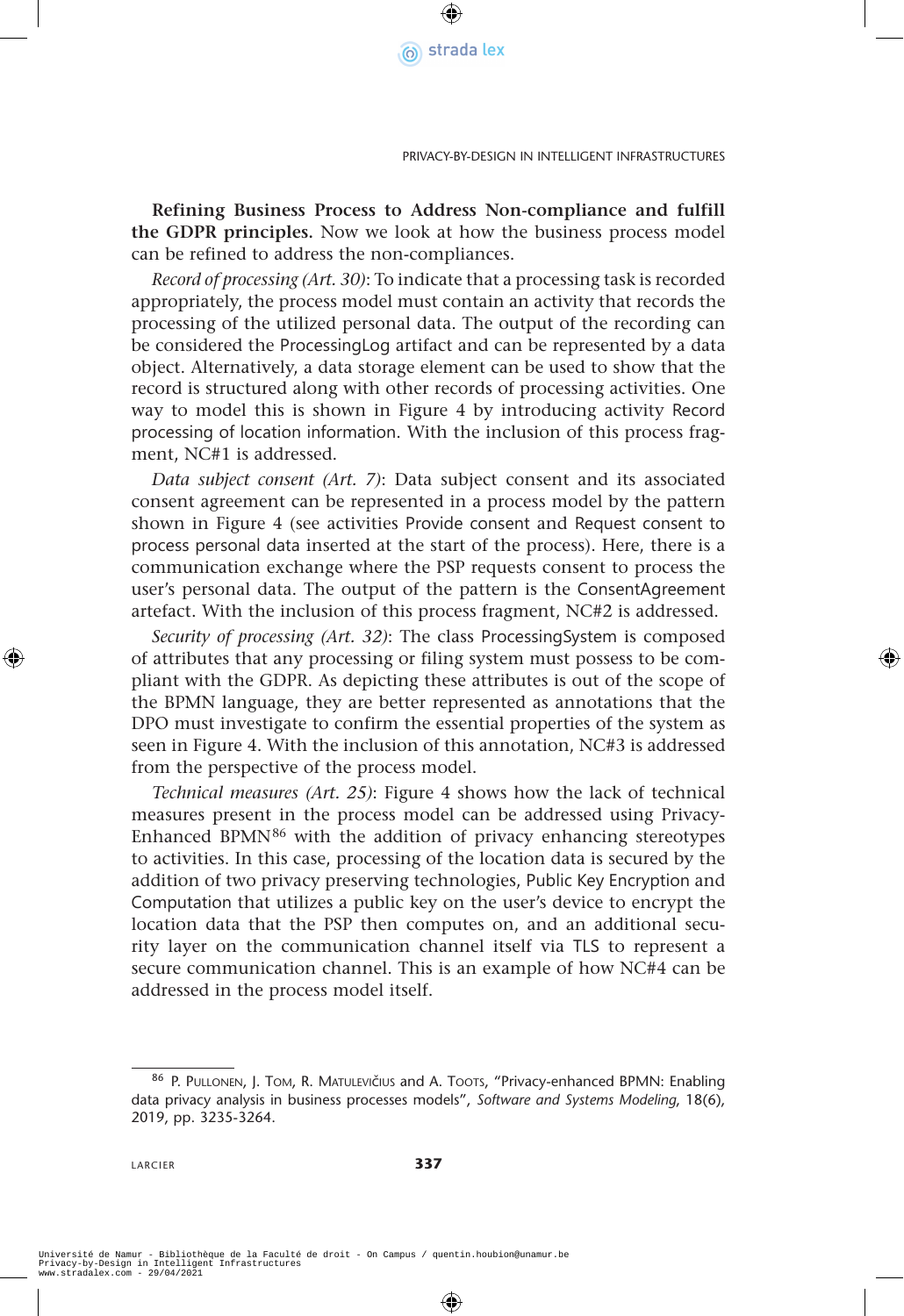



**Figure 4 – Non-compliance resolution**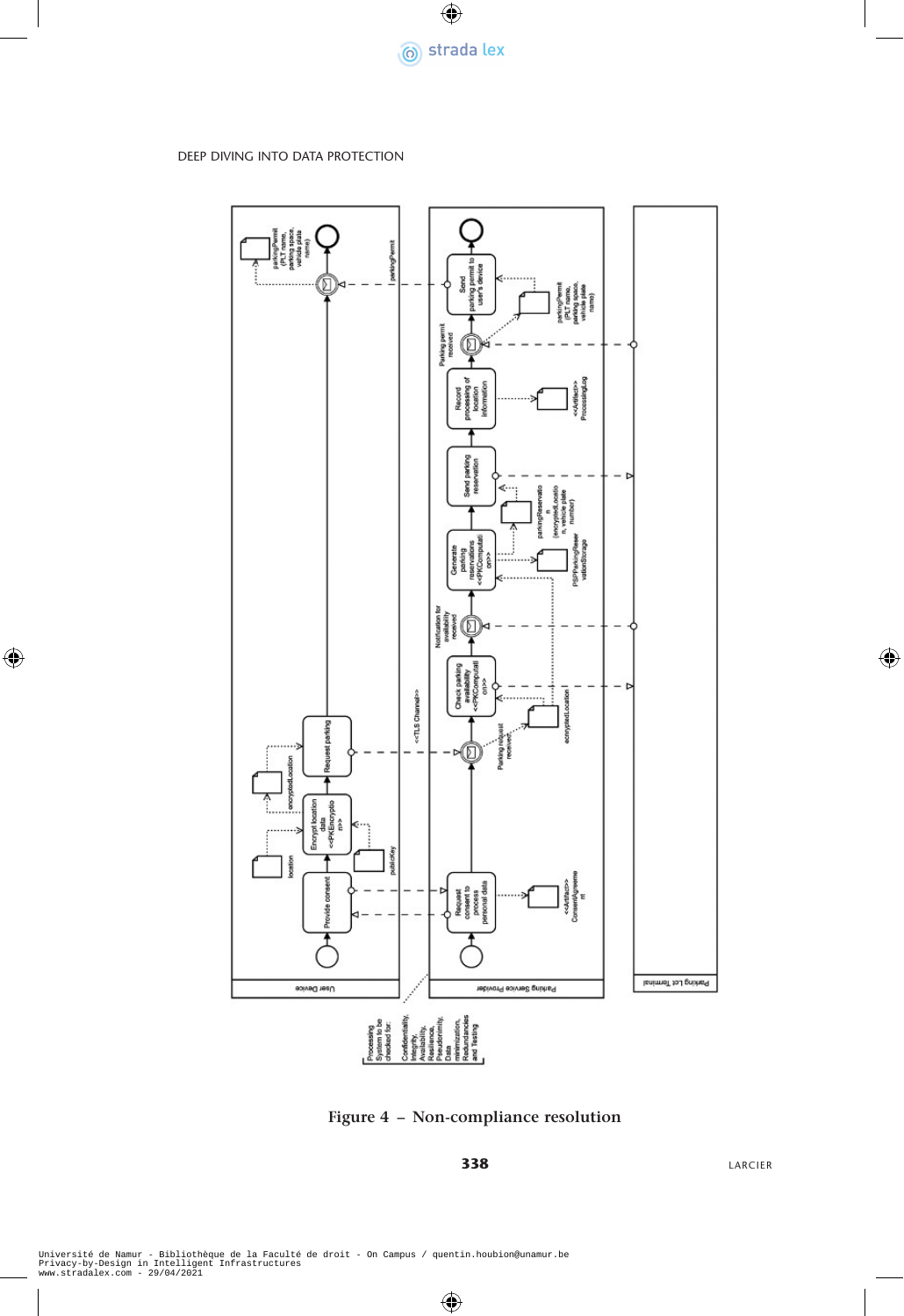

Privacy-by-Design in Intelligent Infrastructures

#### **3.4. Illustration for privacy policies: a language-based approach for Editing, Analysis, and Enforcement of privacy requirements**

The collection, usage, and sharing of users' data is usually regulated by privacy policies, written in natural language terms, in which specific actions are authorized, obliged, or denied, under some contextual conditions. This is the case, for example, of the rules that each provider of social networking services publishes on its data processing pages<sup>87</sup>

Nevertheless, as we read in the previous sections, the GDPR intends to regulate any kind of electronic transaction that has to do with personal data. A type of scenario that lends itself to the dictates of GDPR – the Parking Ticket Generation – has been schematized through business processes in the previous section. Examples of rules that deal with, e.g., the record of processing (Art. 30) and the data subject consent (Art. 7) can be rendered, in natural language, by the following expressions:

Record of Processing: "The processing of the parking reservation must be recorded by the data controller".

Data Subject Consent: "If the data subject has not given consent to the parking reservation storage, then the data recipient cannot issue the parking permit".

Although the use of natural language (NL) enables end users to read and understand the allowed (or obliged, or denied) operations on their data, a key issue lies in the fact that NLs are not machine readable, and automatic controls on how the data are actually going to be used and processed by the entities that operate on them is not feasible. In particular, NLs cannot be used as the input language for a policy-based software infrastructure to be used for policy management. In fact, both automated policy analysis (the process to assure the lack of conflicting data policies<sup>88</sup> and policy enforcement (the actual application of the data policies, whenever a data access request takes place) require inputs in a machinereadable form, e.g. the *de facto* standard XACML.

With the aim of moving in the direction of managing and enforcing privacy policies automatically, here we show a language-based approach that leverages machine-oriented, English-based Controlled Natural Languages (CNLs).

<sup>87</sup> See, for example, the Facebook data policies pages https://www.facebook.com/ full\_data\_use\_policy or the Twitter privacy policies pages https://twitter.com/en/privacy.<br><sup>88</sup> G. Costantino, F. Martinelli, Il. Matteucci and M. Petrocchi, "Efficient Detection of

Conflicts in Data Sharing Agreements", *ICISSP* (Revised Selected Papers), 2017, pp. 148-172.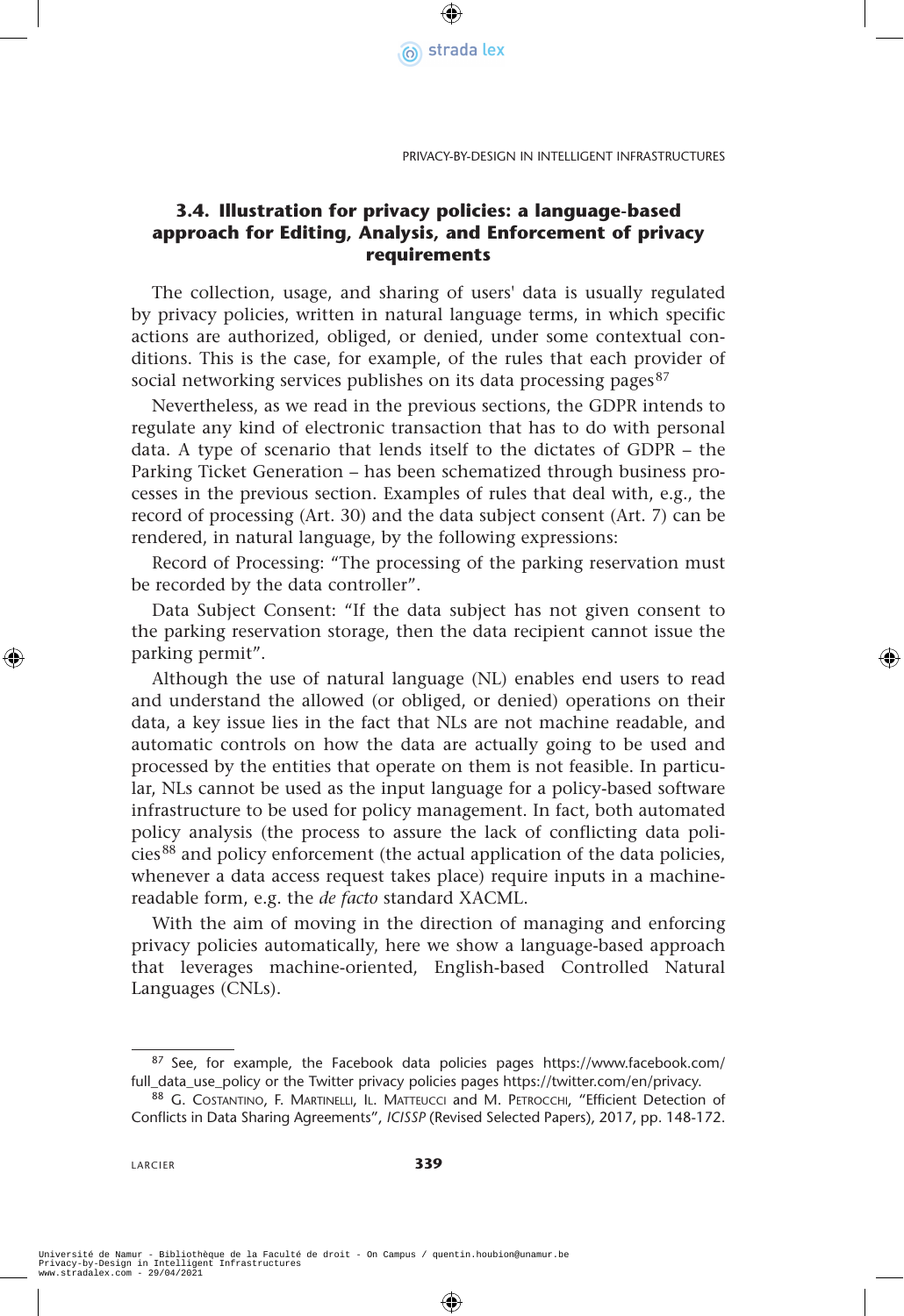

CNLs are a subset of natural languages, specifically conceived to make machine processing simpler. A CNL is, in essence, a developed language that is based on natural language, but it is more restrictive in terms of lexicon, syntax, semantics, while at the same time retaining most of its natural properties<sup>89</sup>. CNLs have a more contrived representation, in terms of grammar and vocabulary, and they thus reduce the ambiguity and complexity of a complete language<sup>90</sup>, e.g., English, Spanish, French, Swedish, Mandarin, etc.<sup>91</sup>.

CNLs have been proved to be effective in mitigating linguistic ambiguity challenges, as they can easily be translated into a formal language such as first-order logic or different version of description logic, automatically and mostly deterministically. Noticeably, a branch of CNLs conceived for expressing data privacy regulations are formal *per se*, being born with an associated formal syntax and semantics<sup>92</sup>. In general, these languages can conveniently express the kind of information that occurs for example in software specifications, formal ontologies, business rules, legal and medical regulations.

The proposed CNL has the purpose to reduce the barrier of adoption of legal contracts regulating data sharing, usually written in natural language, in terms of privacy guarantees, as well as to ensure contract mapping to formal languages that allow its automatic verification of the agreement and enforceable languages to permit its enforcement. A data sharing contract – or data sharing agreement – can be seen essentially as a policy to be followed between two or more parties, which agree on some terms and conditions with respect to data sharing and usage.

**CNL4DSA**. The CNL4DSA (Controlled Natural Language for Data Sharing Agreement) language supports the enforcement of privacy and security of electronic data exchange. CNL4DSA allows simple, yet formal, specifications of different classes of privacy policies, as listed below:

• **authorizations**, expressing the permission for subjects to perform actions on objects (e.g., on user's data), under specific contextual conditions;

<sup>89</sup> T. Kuhn, "A survey and classification of controlled natural languages," *Computational Linguistics*, vol. 40, no. 1, 2014, pp. 121-170.

<sup>90</sup> R. SCHWITTER, "Controlled natural languages for knowledge representation," *in Proceedings of the 23rd International Conference on Computational Linguistics: Posters*. Association for Computational Linguistics, 2010, pp. 1113-1121.

<sup>91</sup> A. WYNER, K. ANGELOV, G. BARZDINS, D. DAMLJANOVIC, B. DAVIS, N. FUCHS, S. HOEFLER, K. JONES, K. KALJURAND, T. KUHN et al., "On controlled natural languages: Properties and prospects," in *International Workshop on Controlled Natural Language*. Springer, 2009, pp. 281-289.

<sup>92</sup> IL. MATTEUCCI, M. PETROCCHI and M. L. SBODIO, "CNL4DSA: a controlled natural language for data sharing agreements". *SAC*, 2010, pp. 616-620.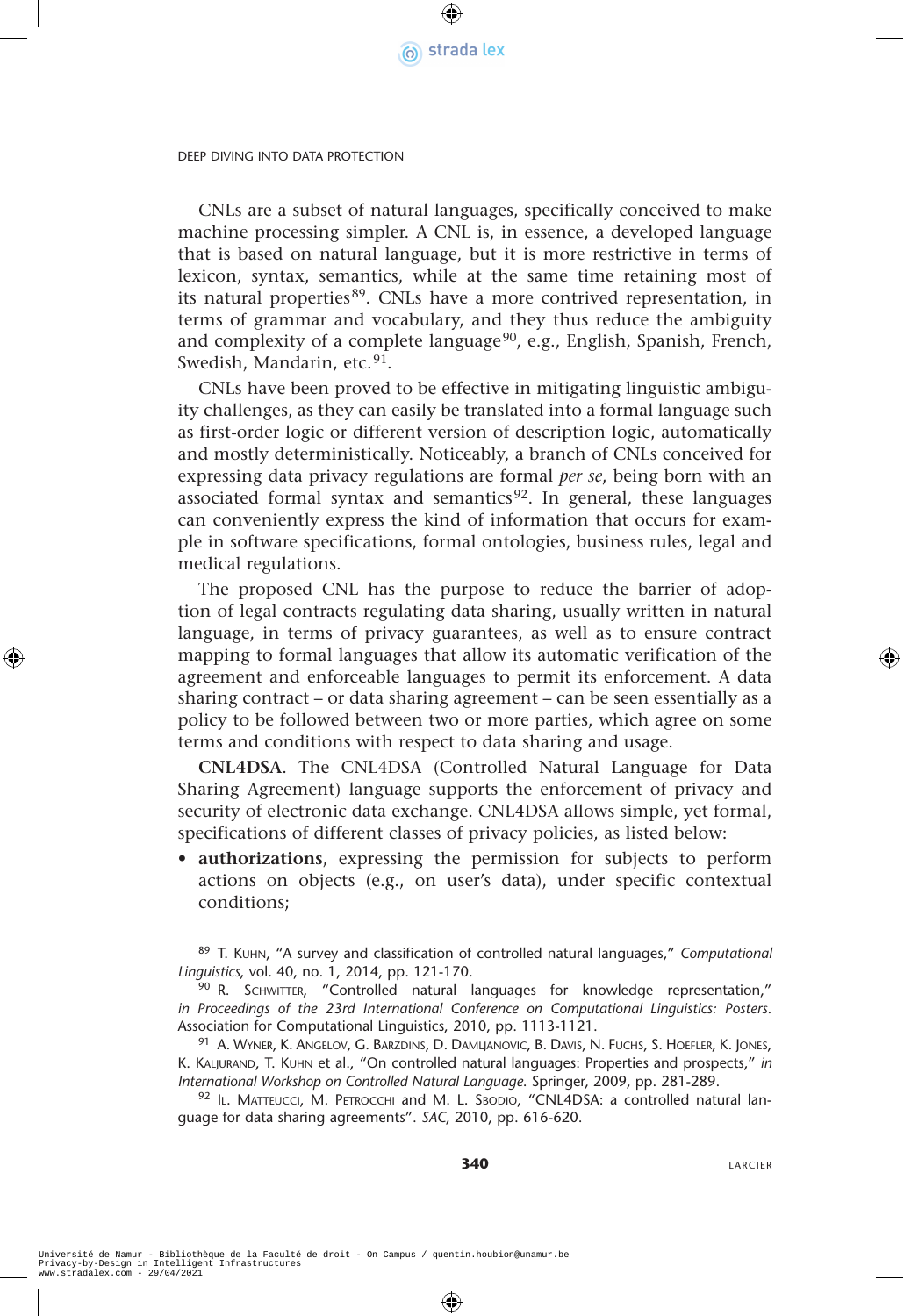

- **prohibitions**, referring to prohibit the fact that a subject performs actions on an object, under specific contextual conditions;
- **obligations**, defining that subjects are obliged to perform actions on objects, under specific contextual conditions.

Central to CNL4DSA is the capability to formally specify that "subject s performs action a on object o".

By adding the can/must/cannot constructs to the core constructs of the language, it is possible to express authorizations, obligations, and prohibitions. The authorizations, obligations, and prohibitions can then be evaluated according to properties of subjects and objects, for example in terms of users' roles, data categories, time, and geographical location.

To give the idea, the two rules regarding the parking reservation scenario, expressed above in natural language, are rendered in CNL4DSA as follows:

Record of Processing: "IF subject1 hasRole ParkingServiceProvider AND object1 hasCategory ParkingReservation THEN subject1 MUST record object1"

Data Subject Consent: "IF subject1 hasRole UserDevice AND subject2 hasRole ParkingServiceProvider AND subject3 hasRole ParkingLotTerminal AND object1 hasCategory ParkingPermit and object1 isRelatedTo subject1AND subject1giveConsent NoConsent THEN subject3 CANNOT issue object1"

**CNL4DSA-based toolkit**. Although born as a language to describe data sharing policies, CNL4DSA has proved suitable for expressing other kinds of requirements, such as software product lines specifications<sup>93</sup>. The language is not domain-specific, since it does not have a fixed associated vocabulary. Hence, it can be applied to various use cases, such as social networking<sup>94</sup> e-health<sup>95</sup>, and emergency management<sup>96</sup> scenarios.

The strength of this language is that, over the years, a series of tools have been developed around it, each of which serves a precise purpose within the life cycle of a rule. Below, we describe each of these tools, and the role covered by CNL4DSA.

LARCIER **341**

<sup>93</sup> ST. GNESI and M. PETROCCHI; "Towards an executable algebra for product lines", *SPLC* (2), 2012, pp. 66-73.

<sup>94</sup> IR. K. TANOLI, M. PETROCCHI and R. DE NICOLA, "Towards automatic translation of social network policies into controlled natural language", *RCIS*, 2018, pp. 1-12.

<sup>95</sup> IL. MATTEUCCI, P. MORI, M. PETROCCHI and L. WIEGAND, "Controlled data sharing in E-health", *STAST*, 2011, pp. 17-23.

<sup>96</sup> F. MARTINELLI, IL. MATTEUCCI, M. PETROCCHI and L. WIEGAND, "A Formal Support for Collaborative Data Sharing", *CD-ARES*, 2012, pp. 547-561.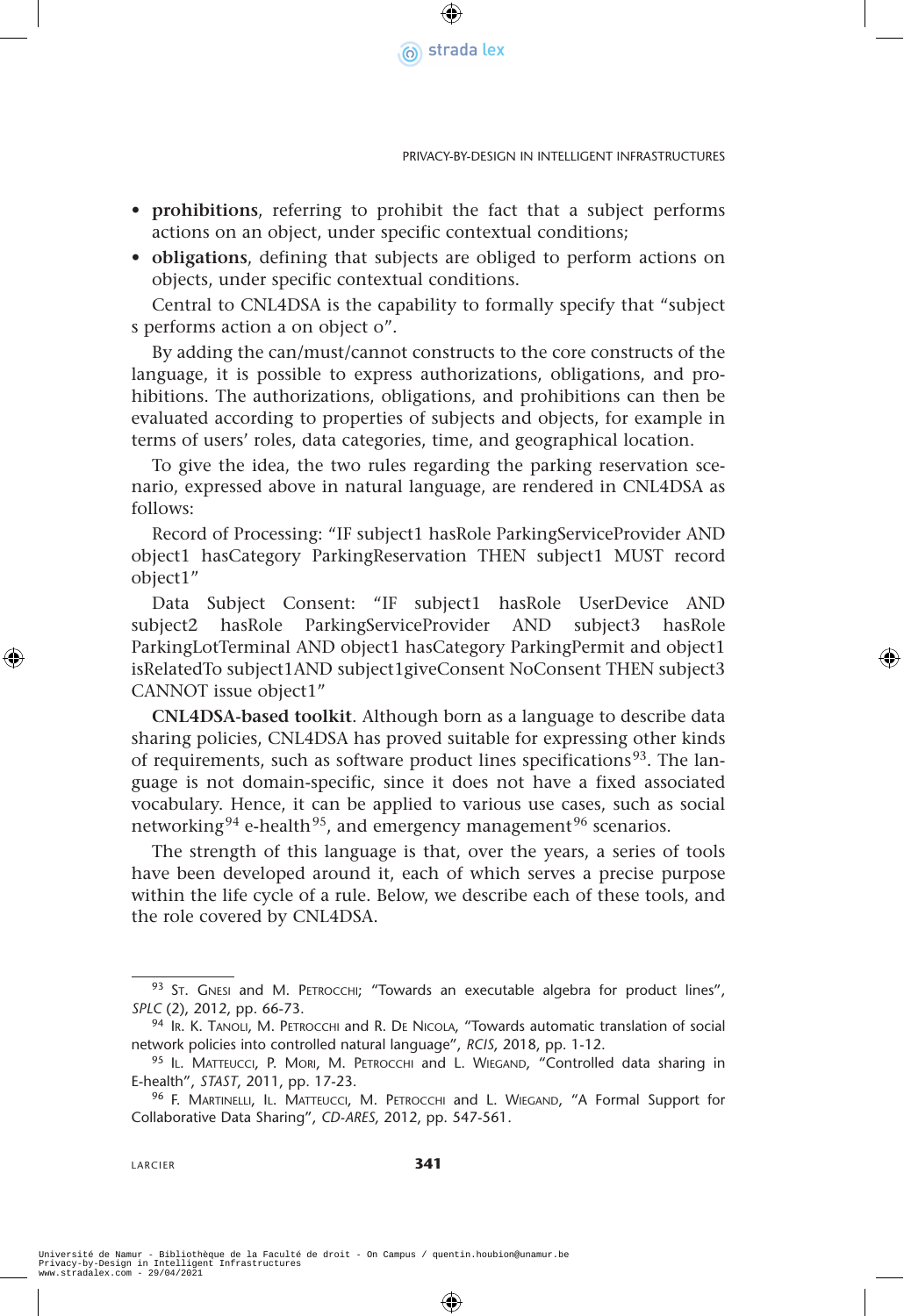

A textual rule, either written in CNL4DSA or in natural language, is managed by a CNL4DSA-based toolkit, originally proposed in $97$  and successively renewed. Initially comprising a CNL4DSA Authoring Tool, a CNL4DSA Policy Analyser, and a CNL4DSA Mapper Tool, the toolkit has recently been enriched with a translator from natural language rules to CNL4DSA rules, the NL2CNL translation tool. We provide a brief description of the components hereunder:

- *NL2CNL Translator*: a user with no expertise of CNLs can edit rules in natural language (e.g., in English); with a minimal user's effort, the translator outputs the rules in CNL;
- *CNL4DSA Authoring Tool*: an author with expertise in CNLs can edit rules directly in CNL4DSA. The rules are constrained by CNL4DSA constructs (see Section 3.7.1) and the terms in the rules come from specific vocabularies;
- *CNL4DSA Analyser*: it analyzes a set of CNL4DSA rules, detecting potential conflicts among them (a conflict exists when two (or more) rules simultaneously allow and deny an access request to data under the same contextual conditions). In case a conflict is detected, a conflict solver strategy based on prioritization of rules is put in place to correctly enforce the priority rules;
- *CNL4DSA Mapper*: it translates the CNL4DSA rules into an enforceable language. The mapping process takes as input the analyzed CNL4DSA rules, translates them in a XACML-like language<sup>98</sup> and combines all the rules in line with the predefined conflict solver strategies. The outcome of this tool is an enforceable policy. Such policy will be evaluated at each request to access, use, and operate on the data specified in the policy itself.

A CNL4DSA Lifecycle Manager orchestrates all the previous components. When users log into the Lifecycle Manager, this enacts their specific functions, according to the user's role (e.g., end-data owner, data controller, data processor). Thus, users interact with the toolkit via the Lifecycle Manager.

Overall, CNL4DSA richness and flexibility, both in terms of describing specifications from different domains and of being equipped with different specifications processing tools, go into the direction to achieve an

<sup>97</sup> J. Fr. Ruiz, M. Petrocchi, Il. Matteucci, G. Costantino, C. Gambardella, M. Manea and A. OzDENIZ, "A Lifecycle for Data Sharing Agreements: How it Works Out", APF, 2016, pp. 3-20.

<sup>98</sup> OASIS XACML Technical Committee, "eXtensible Access Control Markup Language (XACML) Version 3.0," 2013.